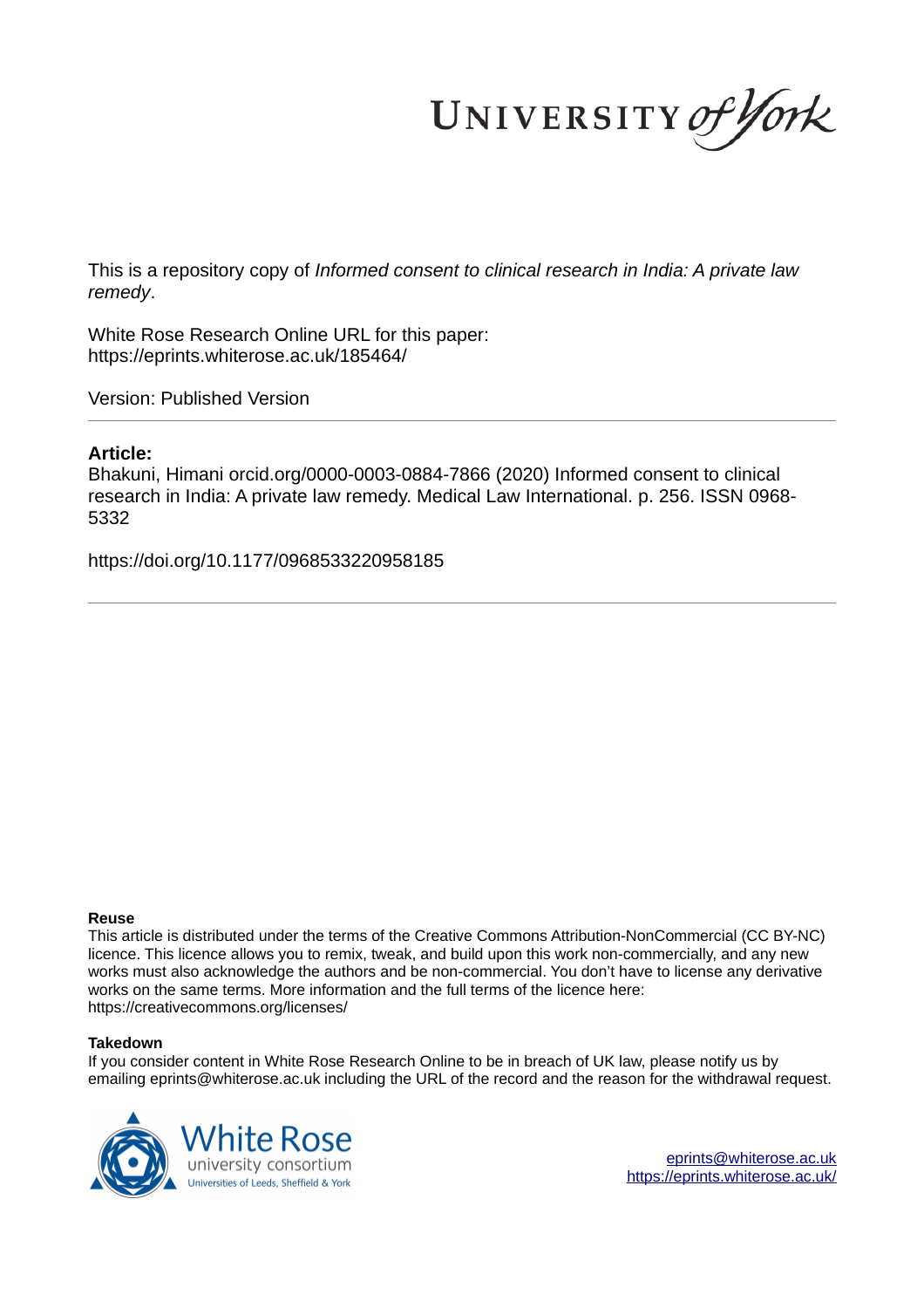*Article*





Medical Law International 2020, Vol. 20(3) 256–283 © The Author(s) 2020



Article reuse guidelines: sagepub.com/journals-permissions DOI: 10.1177/0968533220958185 journals.sagepub.com/home/mli



## **Himani Bhakuni**

University of Maastricht, the Netherlands

#### **Abstract**

There is a well-established common law doctrine for ascertaining information disclosure in informed consent claims within the treatment context that governs the doctor– patient relationship. But there is no such doctrine in clinical research governing the researcher–participant relationship in India. India, however, is not exceptional in this regard. Common law countries like the United States and Canada at most have sparse, non-systematised, criteria for such cases; arguably, a doctrine for research is at its nascent stage. But the adequacy of the existing criteria for settling informed consent claims in research has hardly ever been discussed. Furthermore, a specific discussion on the applicability of this 'nascent doctrine' to India is non-existent. This article discusses both. The article examines case law from India and other common law jurisdictions that hint at developments in this area. It suggests that Indian courts need to move abreast with other jurisdictions to better protect India's patients and research participants.

#### **Keywords**

India, informed consent, legal doctrine, common law, protection of research participants, health research, clinical trials

Received 26 February 2020; Revised 12 August 2020; Accepted 22 August 2020

## **Introduction**

India's research industry has been subject to increased scrutiny, precipitated by numerous incidents of unethical trials being reported in the national and international media. The alleged victims of these trials either did not consent to participate in these trials at all

**Corresponding author:**

Himani Bhakuni, Foundations and Methods of Law, University of Maastricht, 6211 LH Maastricht, the Netherlands.

Email: h.bhakuni@maastrichtuniversity.nl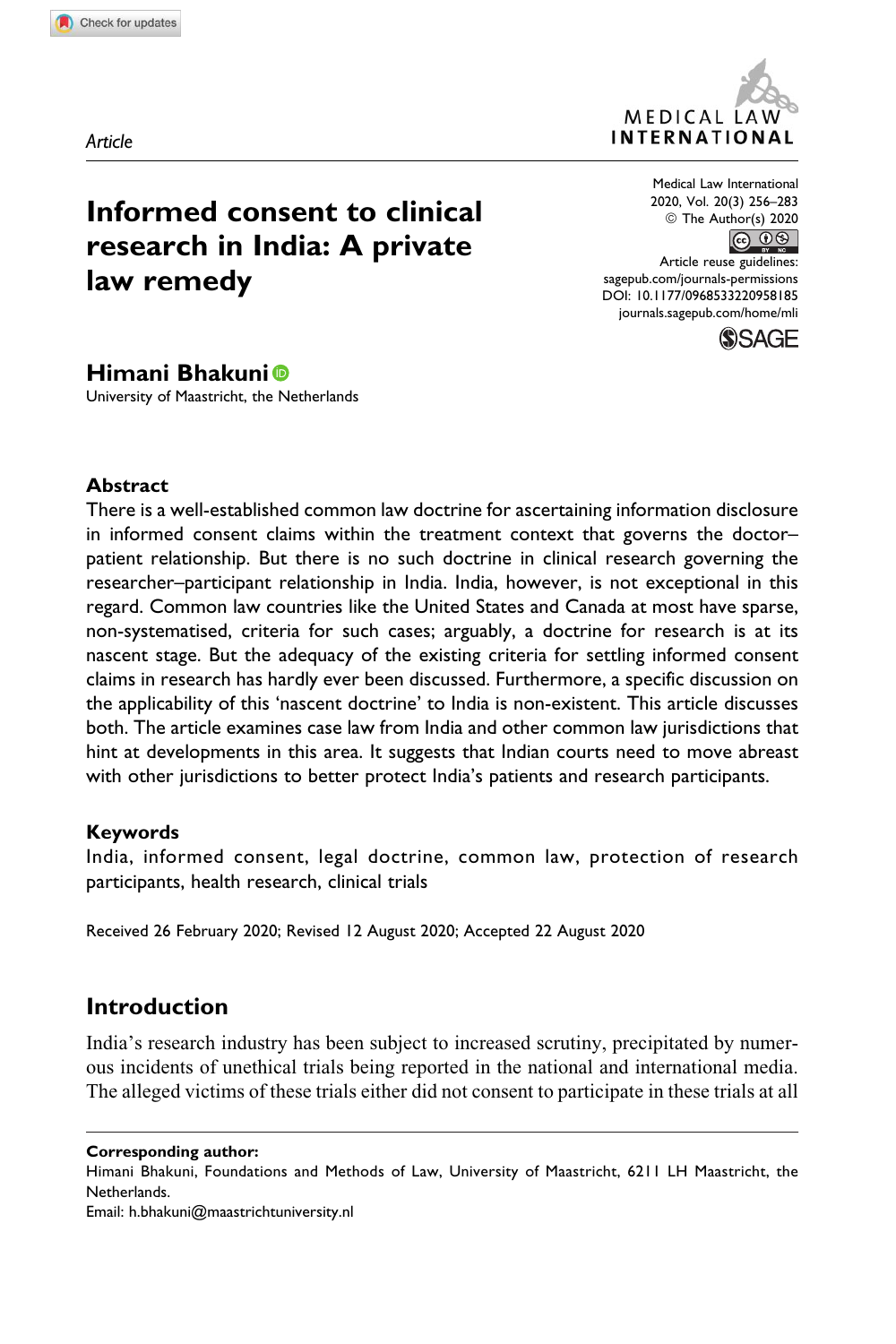or gave inadequate consent. Most of the research studies that were under scrutiny had been given ethical clearance to proceed, but the procedure of consent post-clearance was found to be deficient.<sup>1</sup> No substantial remedial steps, except suspension of some trials, were taken. Yet, could these victims claim a remedy in court under private law? Some might be quick to assume that there is a clear legal answer to this question, but there is not.

There is well-established common law doctrine for establishing the adequacy of information disclosure in informed consent claims within the treatment context that governs the doctor–patient relationship. But there is no such doctrine in clinical research governing the researcher–participant relationship. India, however, is not exceptional in this regard. Common law countries like the United States and Canada have, at best, sparse, non-systematised criteria for such cases; arguably, a doctrine of informed consent for research is at a nascent stage. But the adequacy of the existing criteria for resolving informed consent claims in research is rarely discussed. Furthermore, a specific discussion on the applicability of this 'nascent doctrine' to India is non-existent. This article examines both of these issues.

The article is divided into four parts. The first section briefly outlines the clinical research context and regulation pertaining to informed consent in India and explains the relevance of the article. The second section gives an overview of the current Indian precedent dealing with the lack of informed consent within the treatment context. It also considers the feasibility of its applicability to the research context. Due to the absence of case law on the lack of informed consent in research in India, the third section engages in a normative discussion on how an Indian legal doctrine of informed consent in treatment can be developed around clinical research. This is based on an analysis of case law from other common law jurisdictions. The fourth section discusses the limits of law in dealing with informed consent in research within the larger social context of India.

## **Framing the issue**

India became one of the preferred destinations for globalised clinical trials because conducting a trial in India can potentially reduce the cost of trial by up to 60% due to cheap labour, low infrastructure costs and easier access to participants.<sup>2</sup> In the early 2000s, with increasing policy support from the Indian government, the global pharmaceutical industry became interested in moving its trial operations to India.<sup>3</sup> In 2005, the

<sup>1.</sup> This problem, however, is commonplace and not simply restricted to the publicised cases of unethical trials. In a 2016 survey that aimed to assess the quality of ethics of clinical research processes in India, the surveyors found that even if the average informed consent document used in research was to be designed as per the regulatory requirements, it was unlikely to produce the level of 'informed consent as ethically required'. M. Patel et al., 'Informed Consent Document and Process in India: Ethical and Quality Issues', *Asian Bioethics Review* 8 (2016), pp. 37–52.

<sup>2.</sup> G. Sinha, 'Outsourcing Drug Work: Pharmaceuticals Ship R&D and Clinical Trials to India', *Scientific American* 291 (2004), pp. 24–25.

<sup>3.</sup> V. Bajpai, 'Rise of Clinical Trials Industry in India: An Analysis', *International Scholarly Research Notices: Public Health* 2013 (2013).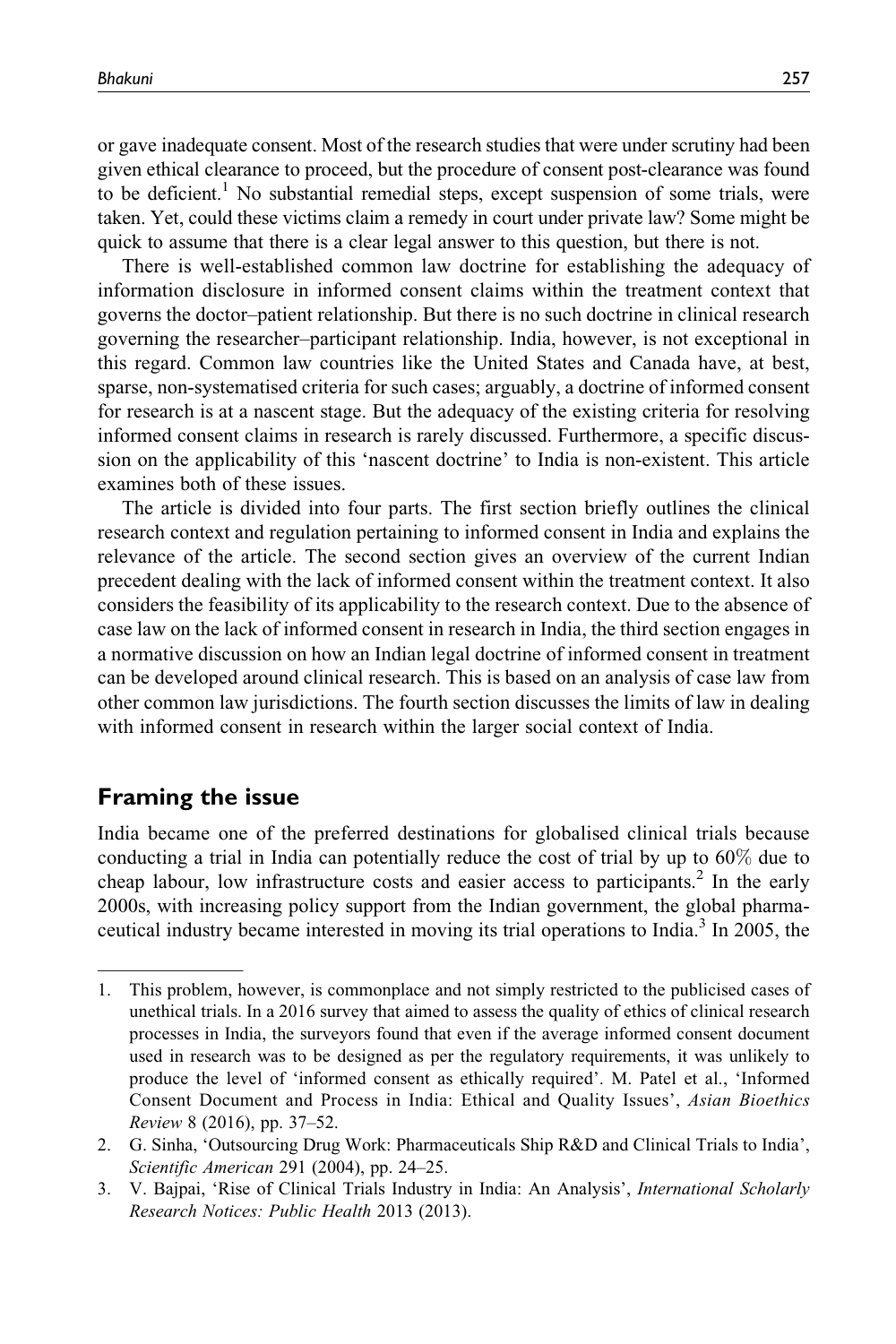government amended Schedule Y of the Drugs and Cosmetics Rules 1945, appended to the Drugs and Cosmetics Act 1940. This statute regulates the import, manufacture, distribution and sale of drugs and cosmetics in India. The amendment of Schedule Y in 2005 established the guidelines for the conduct of clinical trials in the country.<sup>4</sup> Provisions were made in the Schedule to ensure that patients and volunteers participate in studies only after a complete and proper understanding of the investigative study. An elaborate informed consent process, along with the responsibilities of Institutional Ethics Committees, clinical investigators and trial sponsors, was outlined in Schedule Y.

To complement Schedule Y, the Indian Council of Medical Research (ICMR), the apex body for the formulation, coordination and promotion of biomedical research in India, updated the ethical guidelines for human subject research in 2006, which were first released in 2000 and updated again in 2017.<sup>5</sup> India adopted the Good Clinical Practice (GCP) guidelines (originally released by the International Conference on Harmonisation) in 2001; these guidelines prescribe the ethical and scientific quality standards for designing, conducting and recording trials that involve the participation of human subjects.<sup>6</sup> The GCP guidelines lay down an elaborate consent process that is expected to be followed by researchers.<sup>7</sup> Despite being the primary sources for governing the ethics of clinical research in India, the ICMR and GCP guidelines lack enforceability. Failures to adhere to guidelines, at the most, lead to either suspension of trial or disciplinary hearings.<sup>8</sup> Schedule Y is the lone legal source that makes informed consent mandatory for clinical research in India. However, it does not specify the repercussions for failure to

<sup>4.</sup> Schedule Y was introduced in the year 1988 to support the growth of the generic Indian pharmaceutical industry. At the time, it only permitted clinical trials at a phase lower than the global status. The Schedule was later amended (in 2005) to remove the Phase lag, which meant that phase II to III trials could be carried out concurrently, which facilitated the growth of global clinical development programmes in India. The Schedule was also amended to make it compliant with the International Conference on Harmonisation-Good Clinical Practice guidelines, thereby introducing guidelines related to informed consent procedures. See A. Bhatt, 'Evolution of Clinical Research: A History Before and Beyond James Lind', *Perspectives in Clinical Research* 1 (2001), pp. 6–10. See also Amendment, Drugs and Cosmetic Rules of 1945, Schedule Y, vide Subs. G.S.R. 32(E), dated 20 January 2005. Available at: http://cdsco.nic.in/html/D&C\_Rules\_Schedule\_Y.pdf (accessed 2 May 2020).

<sup>5.</sup> Indian Council of Medical Research, Ethical Guidelines on Medical and Health Research on Human Participants, 2017. Available at: https://icmr.nic.in/guidelines/ICMR\_Ethical\_ Guidelines\_2017.pdf (accessed 2 February 2020).

<sup>6.</sup> Central Drugs Standard Control Organization (CDSCO), Good Clinical Practice Guidelines (GCP guidelines). Available at: http://www.cdsco.nic.in/html/GCP1.html (accessed 2 May 2020).

<sup>7.</sup> Op. cit., section 2.4.3. 'Informed Consent Process'.

<sup>8.</sup> These two recourses have been rarely employed by the governing bodies. Suspensions took place only when the cases of unethical trials were publicised (e.g. Indore and human papilloma virus vaccine case) and disciplinary proceedings were held for trial investigators who were registered doctors and governed under Indian Medical Council Act 1956 (e.g. Indore and Bhopal trials). Both avenues still leave individual victims of lack of informed consent in research without a suitable remedy.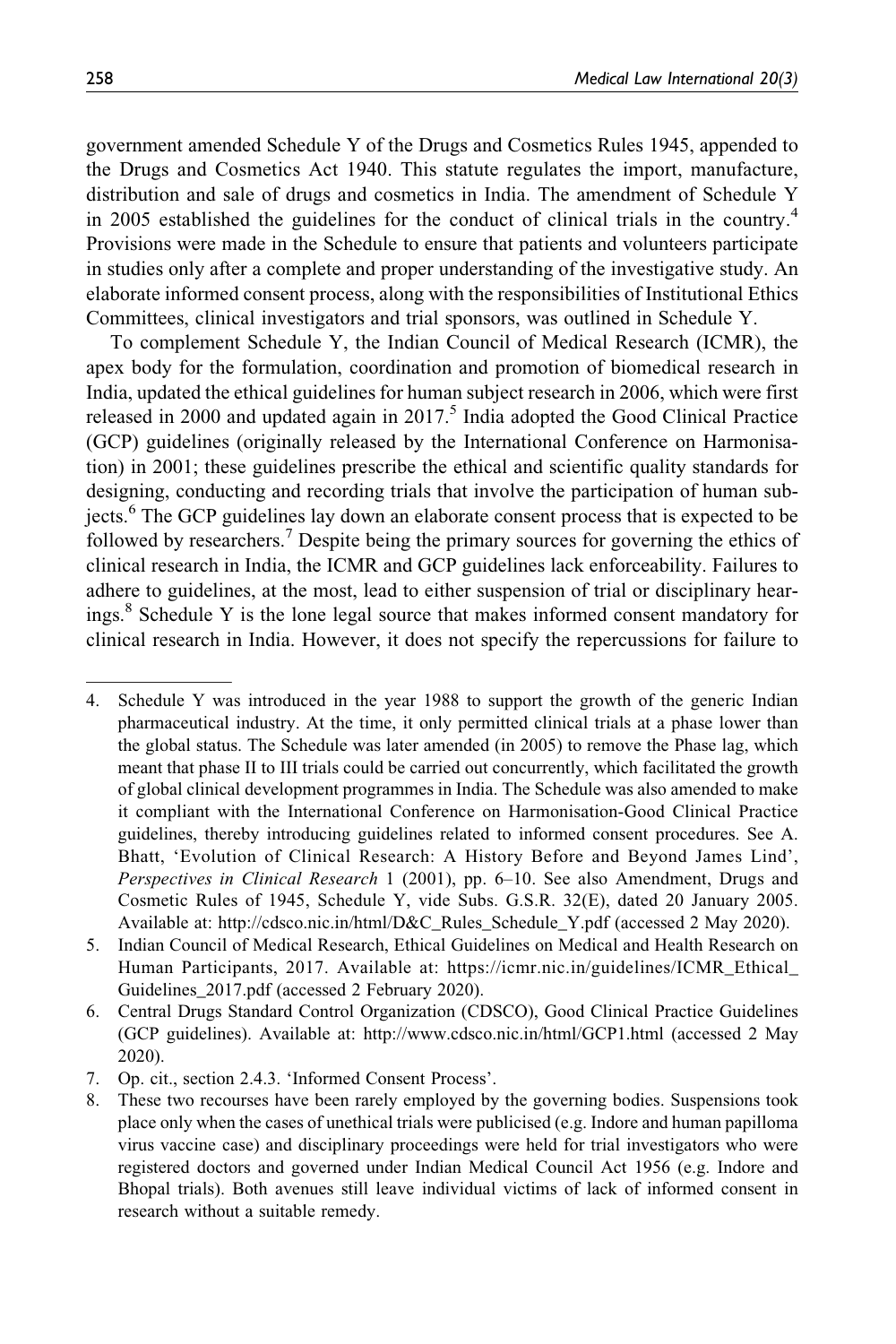observe the procedures therein. This lack of penalty for failure to take (adequate) informed consent from participants in research has led to abuse.<sup>9</sup> So much so that in response to the Supreme Court's inquiry into why the government failed to take action against unethically conducted foreign-sponsored trials in  $2015<sup>10</sup>$  the government acknowledged that '[a]s of now, there are no specific penalties for provisions relating to clinical trials under the [Drugs and Cosmetics] Act'.<sup>11</sup>

To chart a brief history of unethical clinical research in India, before 2005, one finds only a few documented instances of research conducted without the informed consent of research subjects in India.<sup>12</sup> However, post 2005, after the sudden growth of the clinical research industry,<sup>13</sup> numerous commentators started alleging regulatory problems in clinical trial regulation in India and casting doubt over the ethics of some of the trials.<sup>14</sup> A number of incidents of trials with inadequate or no consent from participants came to be reported in the Indian and the international media between the years 2000 and 2010.<sup>15</sup> Chief among them were the Indore trials,<sup>16</sup> trials involving Bhopal Gas Tragedy victims<sup>17</sup>

17. N. Lakhani, 'From Tragedy to Travesty: Drugs Tested on Survivors of Bhopal', *The Independent* 15 November 2011. Available at: http://www.independent.co.uk/news/world/ asia/from-tragedy-to-travesty-drugs-tested-on-survivors-of-bhopal-6262412.html (accessed 20 May 2020).

<sup>9.</sup> See further S. Nundy and C.M. Gulhati, 'A New Colonialism? – Conducting Clinical Trials in India', *The New England Journal of Medicine* 352 (2005), pp. 1633–1636.

<sup>10.</sup> *Kalpana Mehta & Ors. v. Union of India & Others*, W. P. (Civil) 558/2012.

<sup>11.</sup> U. Anand, 'Can't Penalise US NGO for Violating Drug Trial Norms', *The Indian Express* 18 April 2015.

<sup>12.</sup> Like the Letrozole Trials in which a drug to induce ovulation was tested on about 400 women without their knowledge or consent. More examples can be found in the SOMO briefing paper on ethics in clinical trials, 'Examples of unethical trials' (February 2008). Available at: https://www.wemos.nl/wp-content/uploads/2016/07/examples\_of\_unethical\_trials\_feb\_ 2008.pdf (accessed 2 May 2020); see also C.M. Gulhati, 'Needed: Closer Scrutiny of Clinical Trials', *Indian Journal of Medical Ethics* 12 (2004), pp. 4–5.

<sup>13.</sup> India became compliant with The Agreement on Trade-Related Aspects of Intellectual Property Rights (TRIPS) in 2005. R. Jeffery et al., 'Big-Pharmaceuticalisation: Clinical Trials and Contract Research Organisations in India', *Social Science & Medicine* 131 (2015), pp. 239–246, 240.

<sup>14.</sup> S. Chattopadhay, 'Guinea Pigs in Human Form: Clinical Trials in Unethical Settings', *The Lancet* 379 (2012), p. e53; G. Vaidyanathan, 'Failings Exposed at India's Drug Regulator', *Nature* 18 May 2012; A. Raju, 'Indian Regulatory System Needs to Be Strengthened to Improve Clinical Trial Industry in India: Neuland Labs CFO', *PharmaBiz* 23 December 2014.

<sup>15.</sup> A. Buncombe and N. Lakhani, 'Without Consent: How Drugs Companies Exploit Indian 'Guinea Pigs'', *The Independent* 14 November 2011; S. Lloyd-Roberts, 'Have India's Poor Become Human Guinea Pigs?' *BBC News* 1 November 2012; Al Jazeera (Documentary), Outsourced: Clinical Trials Overseas, *Fault Lines AJ*. Available at: http://www.aljazeera. com/programmes/faultlines/2011/07/2011711112453541600.html (accessed 2 February 2020).

<sup>16.</sup> V. Krishnan, 'MP Govt to Act Against 11 Indore Doctors', *Live Mint* 22 October 2012. Available at: http://www.livemint.com/Politics/NxmwzRufEq2Efjcl888OFJ/MP-govt-toact-against-11-Indore-doctors.html (accessed 2 May 2020).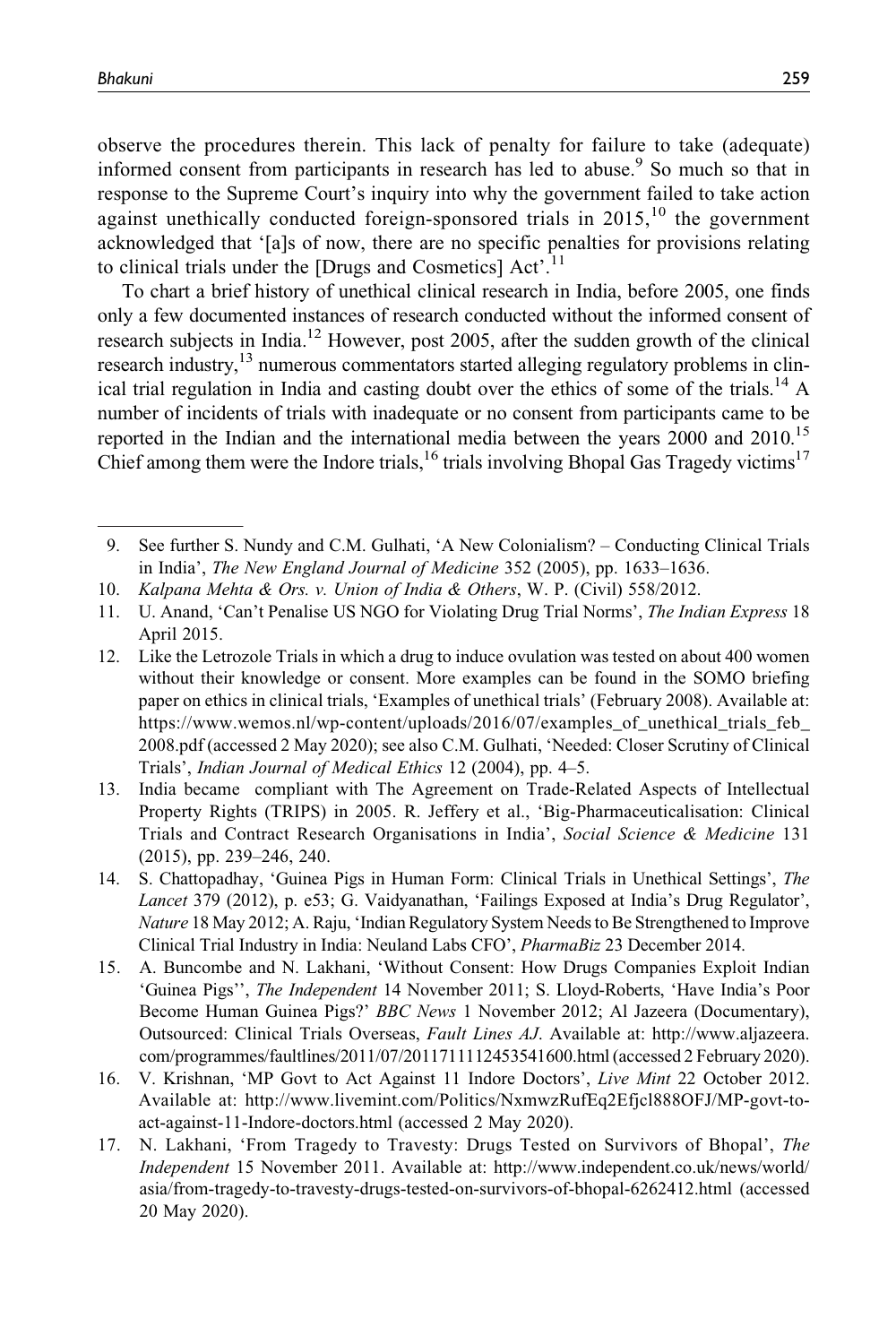and the human papilloma virus vaccine (*Gardasil* and *Cervarix*) trial.<sup>18</sup> Some commentators called the practice of trials in India by foreign pharmaceuticals and research centres 'the new colonialism'.<sup>19</sup> The public outrage over the allegedly unethical trials culminated in a Public Interest Litigation (PIL).<sup>20</sup>

In 2012, prompted by a series of unethically conducted trials reported in the media, the nongovernment organisation (NGO) 'Swasthya Adhikar Manch' (Health Rights Forum) filed a petition in the Supreme Court of India. The PIL titled *Swasthya Adhikar Manch v. Union of India*<sup>21</sup> (*SAM* case) was brought before the Supreme Court of India asking the Court to intervene in the matter of illegal and unethical trials being conducted on adults, children and mentally ill people in the country. The interim orders of the Supreme Court in this case have led to an overhaul in the legal and regulatory provisions related to the conduct of clinical trials in the country.<sup>22</sup> In 2013, after hearing the *SAM* case, the Supreme Court observed that the 'uncontrolled' clinical trials of drugs on human subjects by multinational companies were wreaking 'havoc' in the country, noting that the government had slipped into 'deep slumber' regarding this 'menace'.<sup>23</sup> The interim orders of the Supreme Court<sup>24</sup> made the Central Drugs Standard Control Organization (CDSCO), which is the national regulatory body for Indian pharmaceuticals and medical devices, issue a notification making audio–video recording (AVR) of informed consent proceedings during trials mandatory for all clinical trials.<sup>25</sup> The

- 21. W. P. (Civil) No. 33 of 2012.
- 22. The case is *sub judice*.
- 23. Report, 'SC Raps Govt Slumber on Illegal Clinical Trials', *The New Indian Express* 4 January 2013. Available at: http://newindianexpress.com/nation/article1406966.ece (accessed 2 May 2020).
- 24. The status of a pending or disposed of case by the Supreme Court of India, including all interim orders can be found at http://judis.nic.in/supremecourt/chejudis.asp (accessed 20 May 2020).
- 25. Directorate General of Health Services (DCGI), Order Number: F. No. GCT/20/SC/Clin./ 2013/DCGI (19 November 2013). Available at: http://www.cdsco.nic.in/writereaddata/ Office%20Order%20dated%2019.11.2013.pdf (accessed 20 May 2020).

<sup>18.</sup> The case also led to official government inquiry into the alleged irregularities. Parliament Standing Committee, Rajya Sabha Report No. 72 on Health and FamilyWelfare, Seventy Second Report on Alleged Irregularities in the Conduct of Studies using Human Papilloma Virus (HPV) Vaccine by Path in India (Department of Health Research, Ministry of Health and Family Welfare), August 2013/Bhadra, 1935 (Saka). Available at: http://164.100.47.5/newcommittee/reports/ EnglishCommittees/Committee%20on%20Health%20and%20Family%20Welfare/72.pdf (accessed 2 May 2020).

<sup>19.</sup> Nundy and Gulhati, 'A New Colonialism?'.

<sup>20.</sup> In Public Interest Litigation (PIL), the *locus standi*, that is, the eligibility of a person and the procedures to invoke the jurisdiction of the appellate courts (Supreme Court of India & the High Courts of the States) are so relaxed that anyone asserting a violation of a fundamental right can file a claim in one of the appellate courts. Even letters and telegrams addressed to the Court in violation of a fundamental right have been entertained as PIL's. However, letters and petitions have to establish a claim of violation of a fundamental right and should not be for pecuniary or other gain (in essence, must not be frivolous litigation). See Supreme Court of India, Compilation of Guidelines To Be Followed For Entertaining Letters/Petitions Received. Available at: http:// supremecourtofindia.nic.in/circular/guidelines/pilguidelines.pdf (accessed 2 May 2020).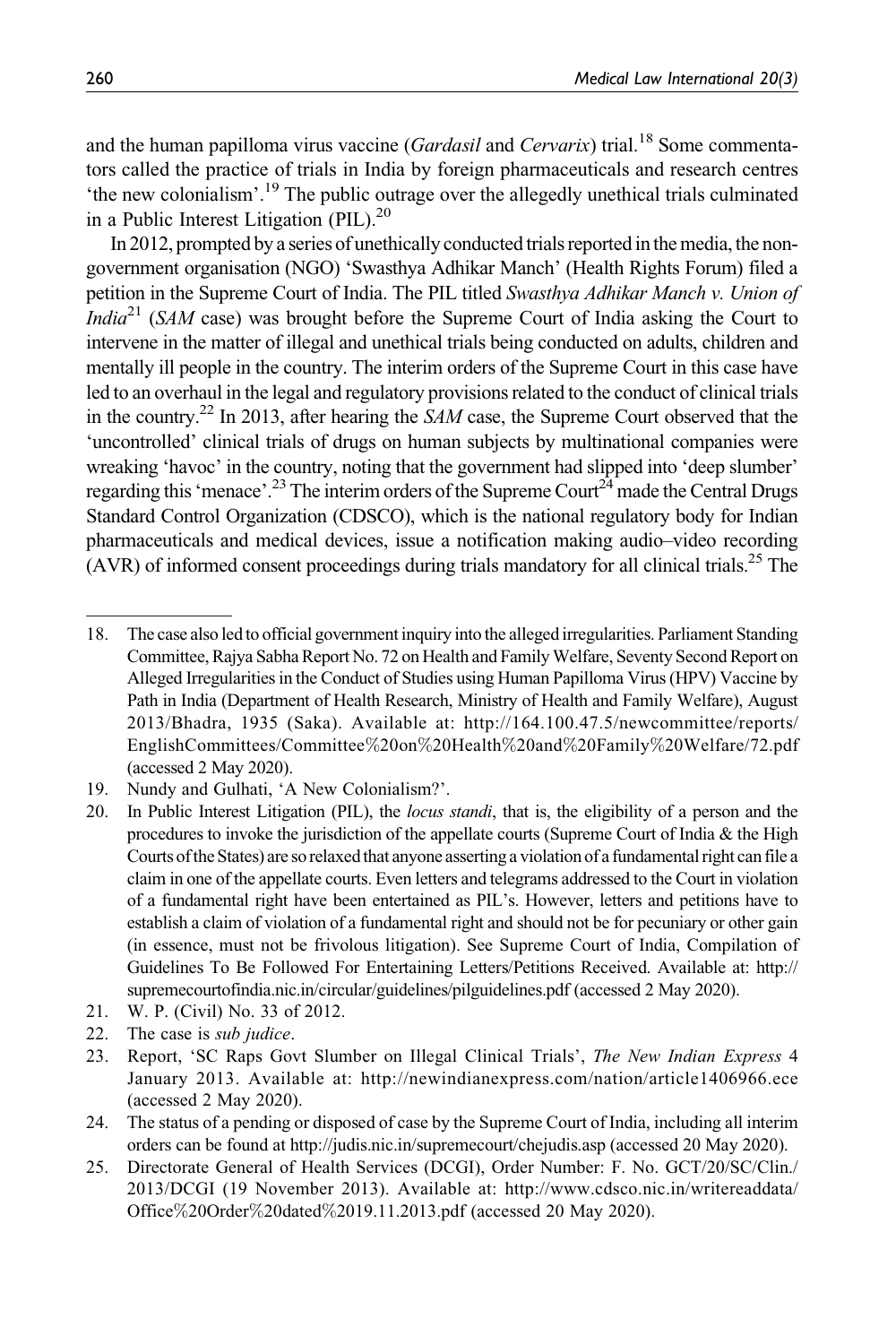audio–video requirement for informed consent was later restricted to only 'vulnerable subjects',<sup>26</sup> but the notification did not carry a definition for vulnerable subjects. Moreover, the regulatory bodies decided that to protect the privacy of the participants in antihuman immunodeficiency virus or anti-leprosy drug trials, only audio (and no video) recording of consent would be required.<sup>27</sup>

In the aftermath of the *SAM* case, clinical research in India is still governed under the Drugs and Cosmetics Act, 1940. However, an amended Schedule Y has introduced the requirement to make an AVR of informed consent mandatory for vulnerable subjects. Some guidelines were released by the CDSCO on how AVR is to be done to comply with rules regarding privacy and confidentiality of the research subjects.<sup>28</sup> However, there is ambiguity surrounding the vetting of the consent tapes and the definition of vulnerable subjects. Post the *SAM* case, new regulations pertaining to the conduct of trials were released, which led to a brief lull and a negative impact on the growth of the clinical research industry.<sup>29</sup> As things stand in 2020, no strict penalties have been introduced for the violation of ethical guidelines during the conduct of research, not even for violation of the legally mandated procedure for obtaining informed consent.

This background leads one to question the role of law in providing a suitable remedy to the victims of lack of informed consent in research. While informed consent is widely accommodated under tort law, the *SAM* case demonstrates a process – which is now considered a trend in India<sup>30</sup> – of constitutionalisation of private law. Before diving into the private law remedy for a lack of informed consent in treatment and research, I will first address why a constitutional approach to this problem does not suffice in providing an adequate remedy to victims of a lack of informed consent in research.

<sup>26.</sup> A study among a rural community studying the willingness of participants to be recorded during the consent process found that more than one-third of the participants refused to be video-taped, see R. C. Chauhan et al., 'Consent for Audio-video Recording of Informed Consent Process in Rural South India', *Perspectives in Clinical Research* 6 (2015), pp. 159– 162; S. Nadimpally and D. Bhagianadh, '"The Invisible": Participant's Experiences in Clinical Trials', *Perspectives in Clinical Research* 8 (2017), pp. 5–10.

<sup>27.</sup> Ministry of Health and Family Welfare, Gazette Notification G.S.R. 611/(E), (31 July 2015). Available at: http://www.ferci.org/wp-content/uploads/2014/07/Gazette-Notification-31- July-2015-AV-consent.pdf (accessed 2 May 2020).

<sup>28.</sup> Central Drugs Standard Control Organisation, Draft Guidelines on Audio-Visual Recording of Informed Consent Process in Clinical Trials, Guidance Document (9 January 2014). Available at: http://www.cdsco.nic.in/writereaddata/Guidance\_for\_AV%20Recording\_09. January.14.pdf (accessed 2 May 2020).

<sup>29.</sup> A. Nair, 'Clinical Research: Regulatory Uncertainty Hits Drug Trials in India', *Pharmaceutical Journal* 12 March 2015; for an overview of what the current regulatory scene is and what could be expected in the future, see A. Bhave and S. Menon, 'Regulatory Environment for Clinical Research: Recent Past and Expected Future', *Perspectives in Clinical Research* 8 (2017), pp. 11–16.

<sup>30.</sup> S. Balganesh, 'The Constitutionalization of Indian Private Law', *Penn Law Faculty Scholarship Paper* 1557 (2016).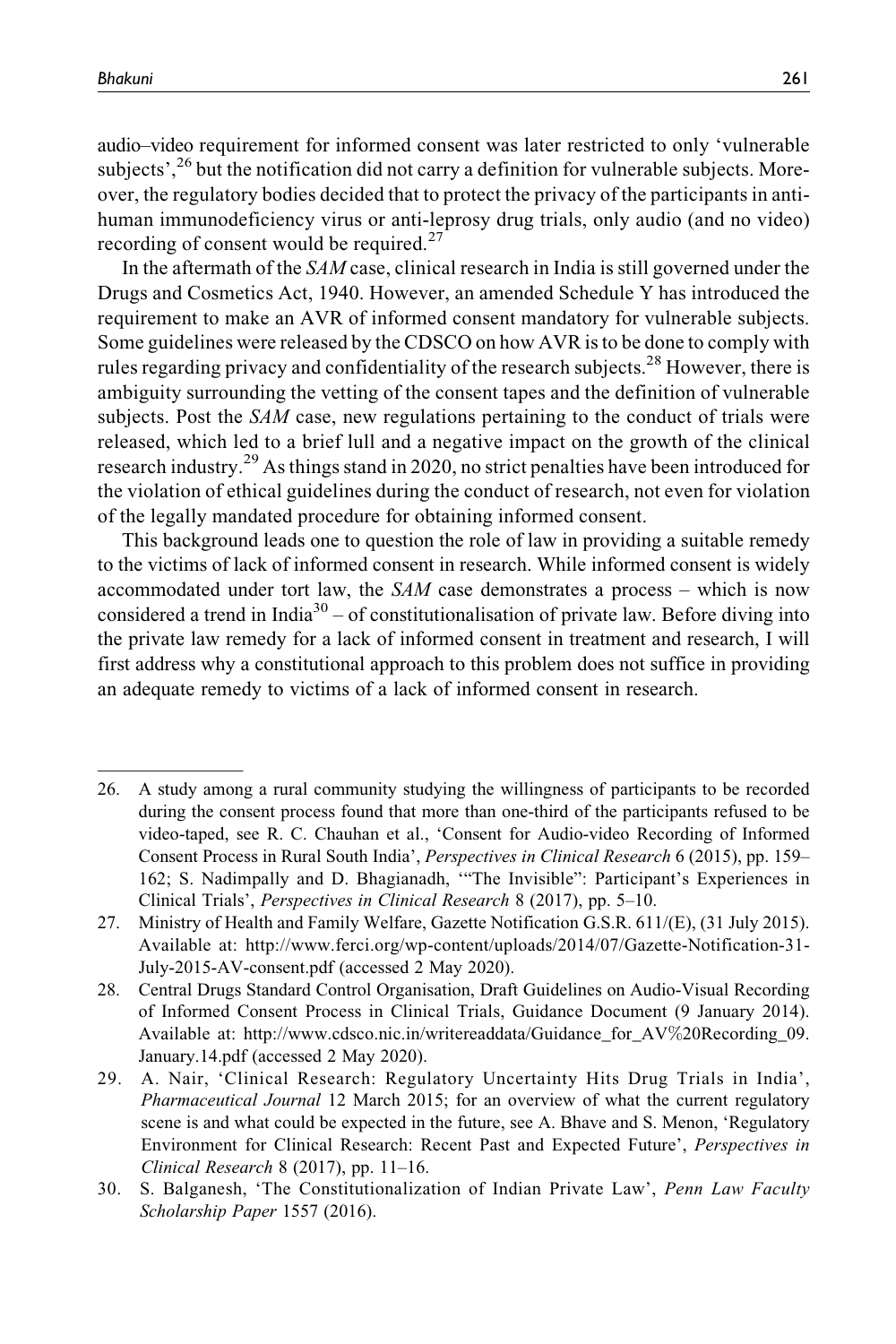#### *The constitutional approach and its limitations*

If we frame informed consent within the narrative of constitutional rights, a research participant's right to informed consent can broadly be placed under the right to autonomy. The Constitution of India provides for the protection of 'personal liberty' under Article 21, which also includes protection of personal autonomy. The Supreme Court has held personal liberty and autonomy to include 'both the negative right not to be subject to interference by others and the positive right of individuals to make decisions about their life, to express themselves and *to choose which activities to take part in*'.<sup>31</sup> Constitutional rights are usually enforceable by an individual vertically against state authorities.<sup>32</sup> But constitutional courts in different jurisdictions have allowed for the application of rights horizontally, which means that an individual may enforce constitutional rights against non-state private bodies.<sup>33</sup> I make this point to suggest that if a claim based on the violation of the right to informed consent were brought before the courts<sup>34</sup> in India, as a violation of right to life and personal liberty, it would, in the first instance, only be maintainable against state actors.<sup>35</sup> However, the Supreme Court could impose an obligation upon the state to take necessary steps to ensure the observation of fundamental rights by other private individuals.

If horizontality is applied,  $36$  which the Supreme Court has shown an inclination towards but not quite fully endorsed for some rights,  $37$  the enforcement of fundamental

- 34. In India, the High Courts of various states and the Supreme Court have the jurisdiction to hear cases on violation of fundamental rights. See S. Choudhary et al., eds., *Oxford Handbook of the Indian Constitution* (Oxford: Oxford University Press, 2016).
- 35. Unless otherwise the claimants could prove that the body they brought the claim against was so close to a state body in structure and function that it be regarded as 'state' for purposes of enforcement of fundamental rights. As far as maintainability of such a claim is concerned, it could fall under a tort claim of suing the state via vicarious liability. The Supreme Court has recognised in *State of Rajasthan v. Vidyawati*, AIR 1962 SC 933, that State is liable for the tort or wrongs committed by its officials.Moreover,in*Rudal Shah v. State of Bihar*, AIR 1983 SC 1086, the court held that the violation of right to life and personal liberty could end in civil liability.
- 36. The Supreme Court has applied horizontality by including certain private bodies under 'other authorities', these bodies, to be considered 'state', ought to resemble state bodies in either their 'structure' or 'function' and should be closely connected to the State. Fundamental rights are generally regarded as *negative* rights; this means that they cast some constraints upon the actions of the State. They normally do not impose *positive obligations* upon the State to act in a particular way. However, the Supreme Court of India has imposed positive obligations upon the State to regulate acts of private individuals. This could be regarded as an application of horizontality through imposition of positive obligations. See G. Bhatia, 'Horizontality Under the Indian Constitution: A Schema', *Indian Constitutional Law and Philosophy Blog* 24 May 1015. Available at: https://indconlawphil.wordpress.com/2015/05/ 24/horizontality-under-the-indian-constitution-a-schema/ (accessed 15 May 2020).
- 37. Op. cit.

<sup>31.</sup> *Anuj Garg v. Hotel Association of India* (2008) 3 SCC 1, 134-35 (My emphasis).

<sup>32.</sup> Article 12, Constitution of India 1949 provides that '[s]tate includes the Government and Parliament of India and the Government and the Legislature of each of the States and all local *or other authorities* within the territory of India or under the control of the Government of India'.

<sup>33.</sup> See S. Gardbaum, 'The "Horizontal Effect" of Constitutional Rights', *Michigan Law Review* 102 (2003), pp. 388–459.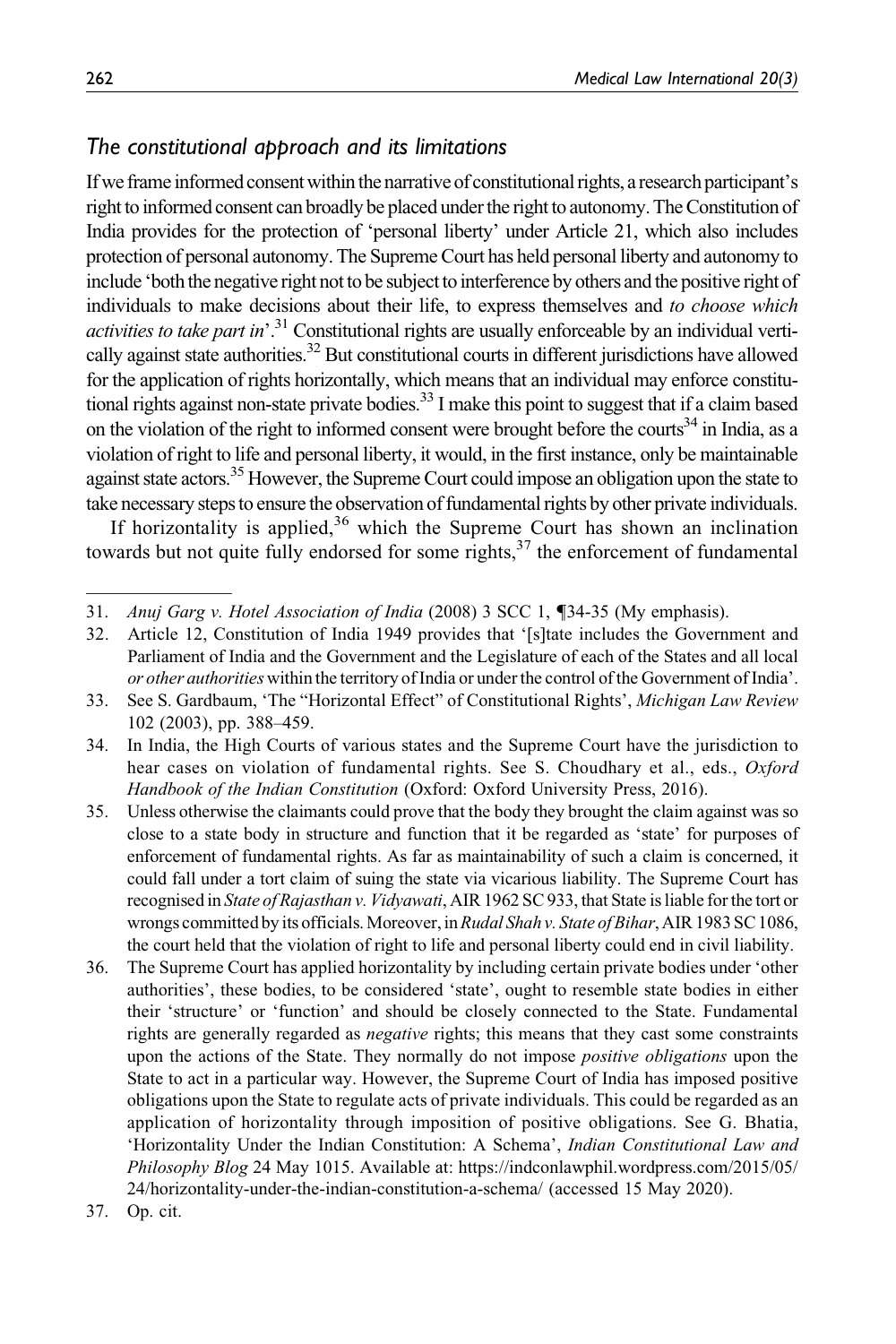rights could perhaps, someday, be directly extended to private non-state actors. As for now, the remedial avenue available by invoking fundamental rights enshrined in the Constitution of India is twofold – (X) to plead a writ against the state<sup>38</sup> or (Y) demand compensation from a government official, who in the process of doing his or her official duty violated a right that harmed the individual.<sup>39</sup>

The first avenue, (X), was chosen by the petitioners in the *SAM* case. It must be noted that a violation of informed consent norms was not the sole cause of action in the *SAM* case and the petitioners sought a writ, in the public interest, against the state bodies.<sup>40</sup> It remains to be seen what a court would do where an *individual* (or a single person's) petition claims a violation of the right to life due to a lack of informed consent in clinical trial participation. The court could, and probably might, direct the state to take steps towards controlling further violation of fundamental rights. Under the second avenue, (Y), damages can be claimed by a broader application of tort law against the state (via vicarious liability). But such a claim would require the proof that the violator was performing an act in official capacity, in the employment of the state, and the act in such capacity violated the fundamental right of the individual which led to harm or injury.<sup>41</sup> This claim would be impossible to bring in a clinical trial organised and executed entirely by private actors. (Y) would only be possible in a government-run (or government-sponsored) trial or where an investigator was working in the capacity of an employee of the state.

Avenues  $(X)$  and  $(Y)$  are both unsuitable to trials that are conducted by private or foreign actors and also unsuitable for *individual* victims of lack of informed consent in research. Given that the constitutional approach is inadequate, we should favour the tort law option which already has a decent corpus of case law on informed consent. To further this claim, in the next section, I will analyse the current leading precedent on informed consent to treatment in India and extrapolate its application to the research context.

## **Law of informed consent in treatment**

Here I will analyse how informed consent is understood in tort law in India. Other than the Consumer Protection Act 1986 (CPA), where doctors are treated as *service providers* and patients as *consumers* of such services and the lack of informed consent as a *deficiency in service*, there is no other statutory basis for a lack of informed consent claim in treatment.<sup>42</sup> The standards for information disclosure as developed in the torts

<sup>38.</sup> Article 32 (Supreme Court) & Article 226 (High Courts), Constitution of India.

<sup>39.</sup> National Commission to Review the Working of the Constitution, 'A consultation paper on: Liability of the State in Tort' (8 January 2001). Available at: http://lawmin.nic.in/ncrwc/ finalreport/v2b1-13.htmv (accessed 2 May 2020).

<sup>40.</sup> And therefore, not private 'individual' interest.

<sup>41.</sup> Article 300, Constitution of India, provides for the State to be sued as juristic personality. But for a tortious action brought against the state for the act of its servants, the three elements that must be present. See generally J.W. Neyers, 'A Theory of Vicarious Liability', *Alberta Law Review* 43 (2005), pp. 287–326.

<sup>42.</sup> Consumer Protection Act 1986, s. 2(d) for consumer, s. 2(g) for deficiency of service and s. 2(o) for service. Furthermore, some states in the United States and Canada have specific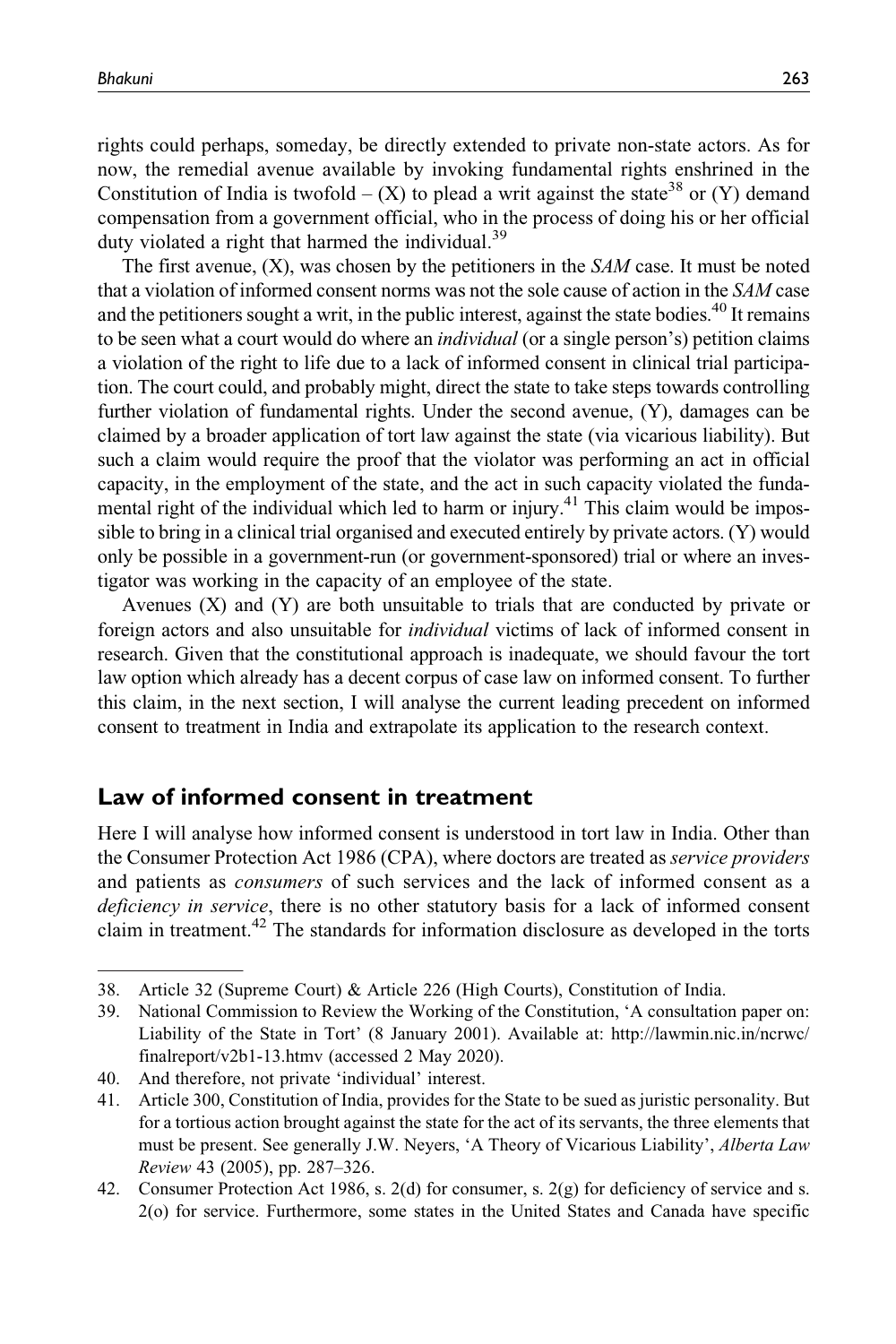of medical negligence and battery form the corpus of the legal doctrine of informed consent.

In private law, a doctor can be liable for negligence if she fails in her duty to disclose the material risks inherent in the proposed therapeutic treatment or surgery and damage results from the failure to disclose.<sup>43</sup> Thus, the patient has the common law right to recover damages against the physician for failure to provide adequate informed consent.<sup>44</sup> Lack of informed consent cases may also fall under the torts of trespass to persons, namely, the tort of 'battery' in India. Most torts fall under two categories – intentional and unintentional torts.<sup>45</sup> To put it simply for the purposes of this article, negligence is an unintentional tort which can apply where a patient is not sufficiently informed about the risks inherent in the treatment and/or alternatives to the treatment, whereas battery is an intentional tort where the doctor intended to cause contact (touching) with the patient without the patient's consent.<sup>46</sup> Thus, in order for a tort of battery to be established two conditions must be met, viz., (i) intentional unauthorised contact with the patient (trespass to person) and (ii) lack of patient's consent. It is pertinent to note that 'harm' is not a necessary condition for an action under battery. A patient can recover for battery even if she is not harmed, provided that the doctor performs the medical intervention without the patient's consent.<sup>47</sup> It is important to note the difference between these torts because there have been situations where a claim was erroneously identified under battery instead of negligence.<sup>48</sup> This often leads to dismissal of the case for inappropriate cause of action.

### *Indian case law on informed consent in treatment*

The leading authority on informed consent in the medical treatment context in India is *Samira Kohli v. Dr. Prabha Manchanda & Another.*<sup>49</sup> Samira Kohli, the petitioner,

43. Winfield, whose text-book might be well-known among tort law students in India and abroad, notes that a "tortuous liability arises out of breach of duty primarily fixed by the law: this duty is towards persons generally and its breach is redressible by an action for unliquidated damages". See P.H. Winfield, *A Text-book of The Law of Tort* (London: Sweet & Maxwell, 1954); See also V.G. Koch, 'A Private Right of Action for Informed Consent in Research', *Steton Hall Law Review* 45 (2015), p. 174.

46. The tort of battery can be defined as a 'direct act of the defendant which has the effect of causing contact with the body of the plaintiff without the latter's consent'.F.A. Trindale, 'Intentional Torts: Some Thoughts on Assault and Battery', *Oxford Journal of Legal Studies* 2 (1982), pp. 211–237, 216.

statues that deal with lack of informed consent in treatment, see, for example, Ontario's Health Care Consent Act 1996, Louisiana's Medical Malpractice Act 1975 and so on.

<sup>44.</sup> Op. cit.

<sup>45.</sup> See N.J. Moore, 'Intent and Consent in the Tort of Battery: Confusion and Controversy', *American University Law Review* 61 (2012), pp. 1585–1654.

<sup>47.</sup> D.B. Dobbs, *Dobbs' Law of Torts*. 2nd ed. (Eagan: West, 2014).

<sup>48.</sup> *Chatterton v. Gerson* [1981] Q.B. 432; *Reibl v. Hughes* [1980] 2 SCR 880.

<sup>49.</sup> *Samira Kohli v. Dr. Prabha Manchanda and Another* (2008) 2 SCC 1. Available at: https:// indiankanoon.org/doc/438423/ [paragraph numbers correspond to the web print version] (accessed 2 May 2020).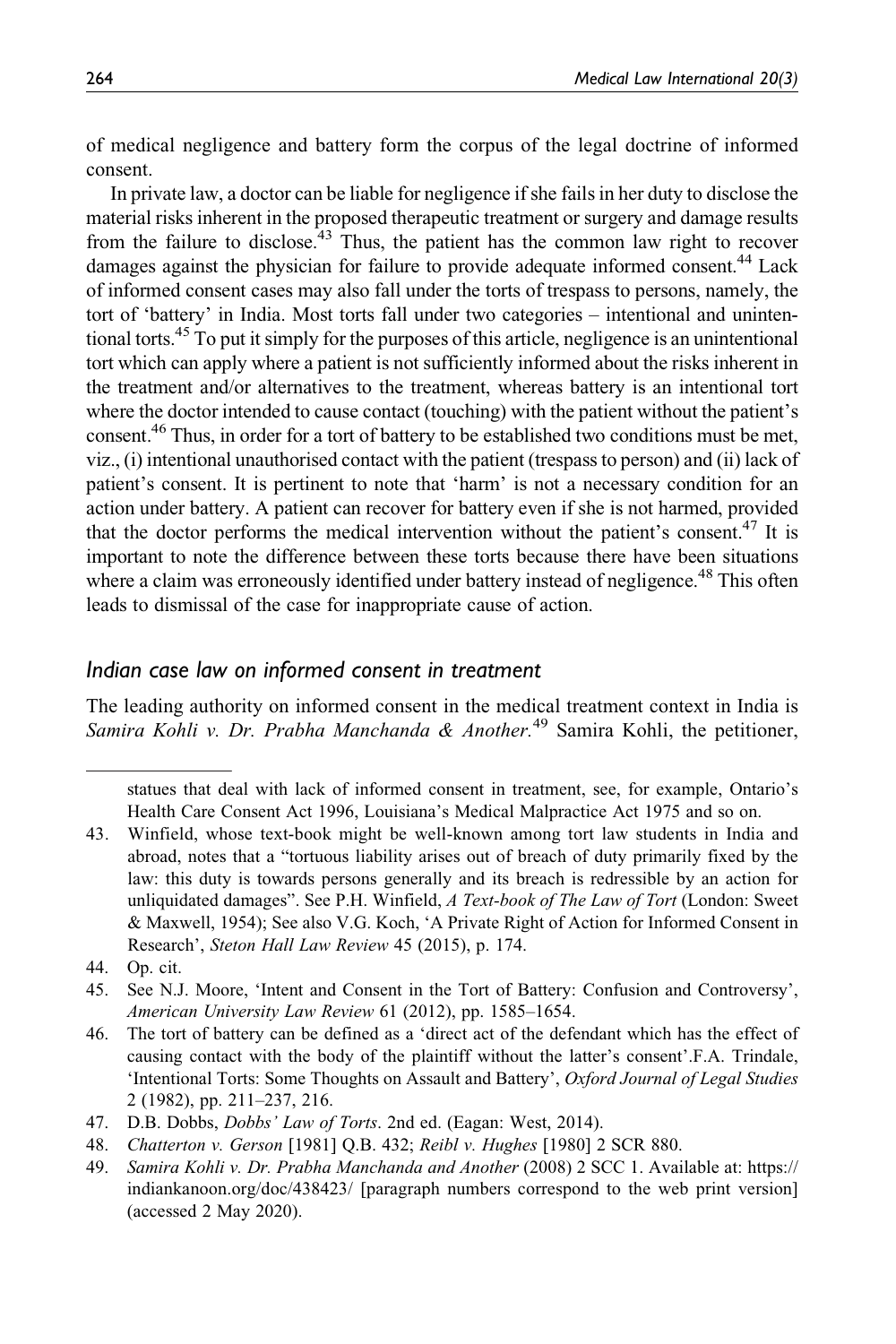consulted with Dr. Prabha Manchanda, the respondent, regarding her prolonged menstrual bleeding. She was admitted to the respondent's clinic where she signed the consent form for hospital admission, medical treatment and for surgery. The consent form for surgery described the procedure to be undergone by the petitioner as 'diagnostic and operative laparoscopy. Laparotomy may be needed'.<sup>50</sup> The petitioner was subjected to a laparoscopic examination under general anaesthesia. While the petitioner was unconscious during her examination, the respondent's assistant took the consent of the patient's mother for a hysterectomy. After this, the respondent removed the patient's uterus (abdominal hysterectomy), ovaries and fallopian tubes (bilateral salpingo-oophorectomy). The petitioner filed a complaint before the National Consumer Disputes Redressal Commission (NCDRC) under the CPA, claiming compensation of INR 25  $lakh<sup>51</sup>$  from the respondent. Her complaint alleged that the doctor had been negligent and that the radical surgery, by which her uterus, ovaries and fallopian tubes had been removed, had been performed without her consent. The petitioner claimed compensation for the loss of her reproductive organs, irreversible damage to the body, loss of the opportunity to become a mother, diminished prospects of matrimony and emotional trauma. The NCDRC dismissed the complaint on the grounds that the hysterectomy had been performed with adequate care and that the patient had voluntarily sought treatment at the respondent's clinic. Aggrieved by the order, the petitioner filed an appeal in the Supreme Court of India. The court overruled the order passed by the NCDRC and held that:

... there was no consent by the appellant for performing hysterectomy and salpingooopherectomy, performance of such surgery was an unauthorized invasion and interference with appellant's body which amounted to a tortious act of assault and battery and therefore a deficiency in service.<sup>52</sup>

The court, however, observed that even though the respondent's act was in 'excess of consent',<sup>53</sup> the act was done in *good faith* and for the benefit of the petitioner. Consequently, the compensation that was directed to be paid to the petitioner was significantly less than claimed.<sup>54</sup> The following examines the relevance of this case to the research context.

<sup>50.</sup> Op. cit.

<sup>51.</sup> A lakh is a unit of hundred thousand (100,000).

<sup>52.</sup> *Kohli* at [54].

<sup>53.</sup> Meaning acts performed in excess of what was consented to or acts involving consent to only the partial procedure instead of the whole.

<sup>54.</sup> The petitioner was denied the entire fee charged for the surgery and was directed to pay INR 25,000 as compensation for the unauthorised abdominal hysterectomy and bilateral salpingooophorectomy surgery to the appellant.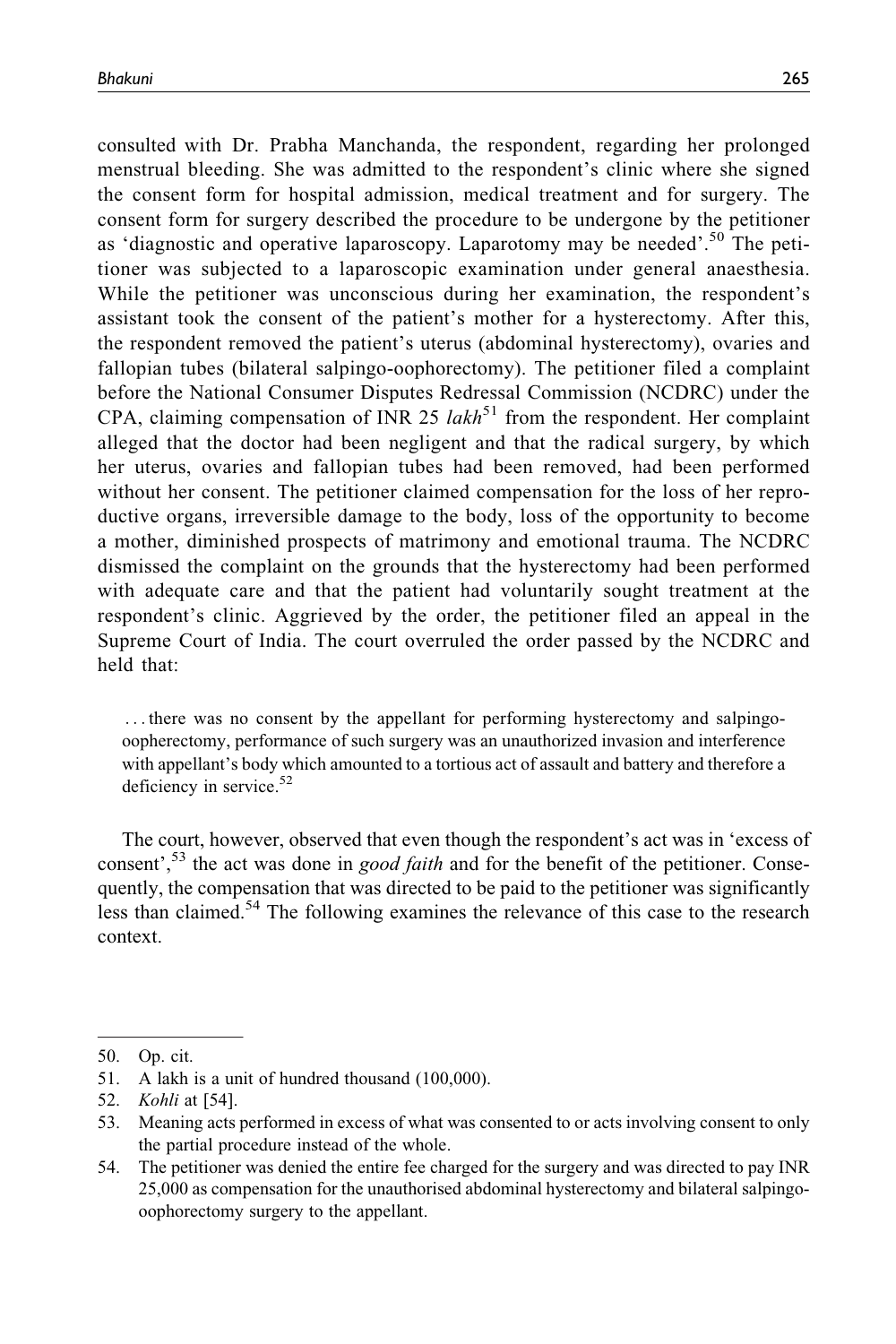### *Importance of the Kohli case and its applicability to the research context*

Adequate disclosure of information is one of the essential elements of informed consent.<sup>55</sup> Courts in different common law jurisdictions use three distinct standards to assess information disclosure – the *professional practice standard*, the *reasonable person standard* and the less commonly used *subjective standard*. <sup>56</sup> The *Kohli* case dealt with two of these standards: the professional practice standard, also known as the *Bolam* test, and the reasonable person standard, called the *Canterbury* principle. Let us briefly review these standards before evaluating the *Kohli* case.

The US Courts of Appeals, District of Columbia Circuit's decision in *Canterbury v. Spence*<sup>57</sup> laid down the 'reasonable person standard', also called the *Canterbury* principle, which mandated the doctor to disclose all 'material risks' to a patient to indicate that the consent was 'informed'. The US court held that:

[t]rue consent to what happens to one's self is the informed exercise of a choice, and that entails an opportunity to evaluate knowledgeably the options available and the risks attendant upon each. The average patient has little or no understanding of the medical arts, and ordinarily has only his physician to whom he can look for enlightenment with which to reach an intelligent decision. From these almost axiomatic considerations springs the need, and in turn the requirement, of a reasonable divulgence by physician to patient to make such a decision possible.<sup>58</sup>

Thereafter, the court laid down that the doctors had a duty to disclose all material risks to the patient with the exception of where disclosure of risks would pose a threat to the wellbeing of the patient. The court also defined 'material' risk, holding that a risk was material:

... when a reasonable person, in what the physician knows or should know to be the patient's position, would be likely to attach significance to the risk or cluster of risks in deciding whether or not to forego the proposed therapy.<sup>59</sup>

The 'professional practice standard' for determining negligence and for assessing information disclosure was applied in the UK case, *Bolam v. Friern Hospital Management Committee.*<sup>60</sup> Here, Justice McNair, giving his direction to the jury, stated:

<sup>55.</sup> The others being voluntariness and capacity to consent. See R.R. Faden and T.L. Beauchamp, *A History and Theory of Informed Consent* (New York: Oxford University Press, 1986), p. 155.

<sup>56.</sup> Faden and Beauchamp, p. 305. The subjective patient standard would require the physician to disclose whatever information is material to the particular patient.

<sup>57.</sup> *Canterbury v. Spence*, 464 F.2d 772 (D.C. Cir. 1972). In this case, the plaintiff, Canterbury, claimed that prior to his spinal surgery, the defendant, surgeon Spence, did not disclose the probable consequence of paralysis which the plaintiff later developed as a result of the surgery.

<sup>58.</sup> Op. cit. at [780]

<sup>59.</sup> *Canterbury* at [787].

<sup>60.</sup> *Bolam v. Friern Health Management Committee* [1957] 1W.L.R. 582 (QB).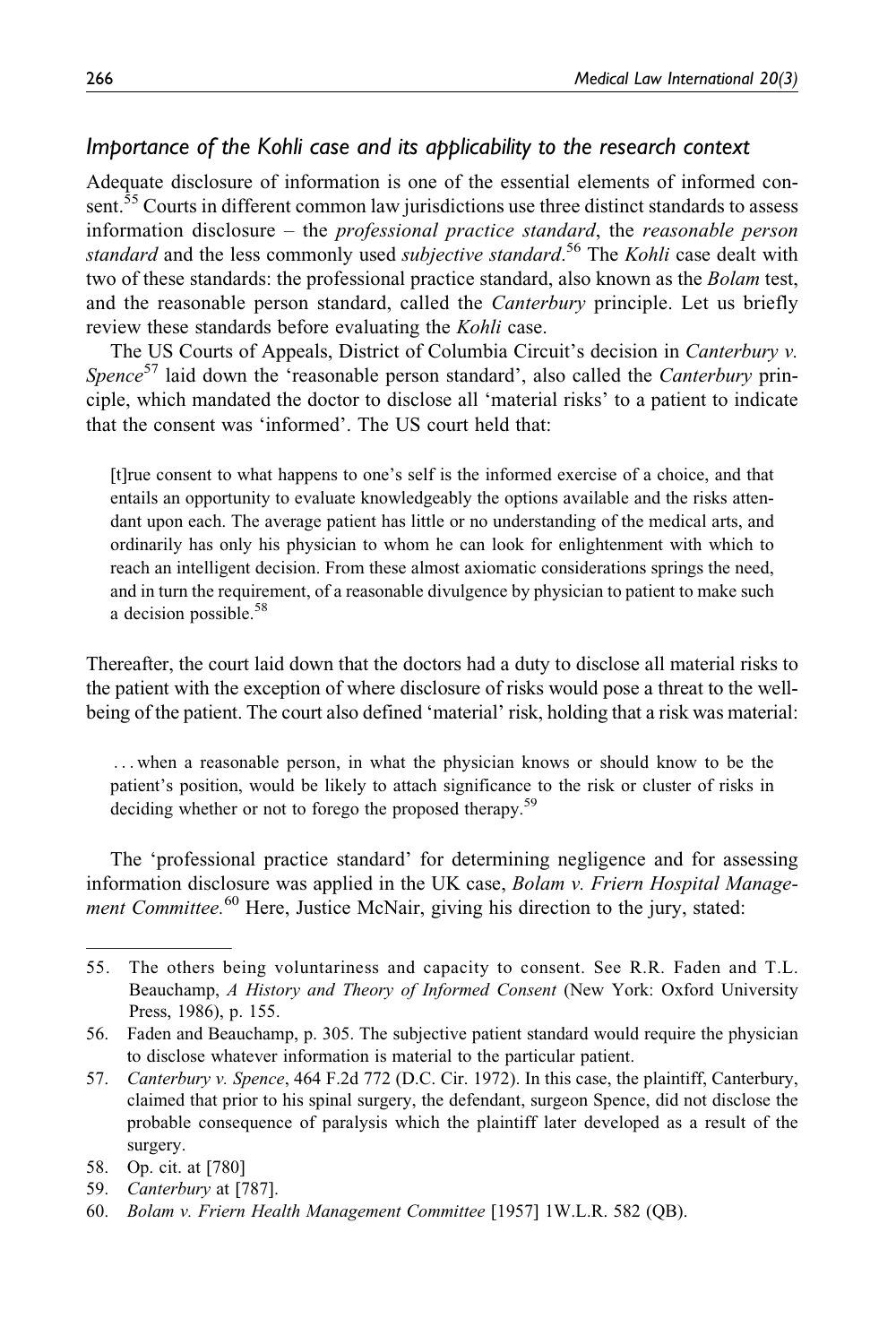[A doctor] is not guilty of negligence if he has acted in accordance with the practice accepted as proper by a responsible body of medical men skilled in that particular art.<sup>61</sup>

The wording of this direction came to be known as the *Bolam* test and for some time was treated as applicable to a doctor's duty to disclose the risks of proposed treatment.<sup>62</sup>

The English courts have now moved beyond the *Bolam* test. In a 2015 case, *Montgomery v. Lanarkshire Health Board*, <sup>63</sup> the UK Supreme Court, while deciding on the issue of whether a consultant obstetrician and gynaecologist was negligent in managing the pregnancy of Mrs. Montgomery, made way for a fresh legal understanding of the concept of informed consent. The seven Judge Bench allowed Mrs. Montgomery's appeal after a careful analysis of the post-*Bolam* cases on informed consent. Following *Montgomery*, the *Bolam* test would no longer apply to disclosure for consent as it has been replaced with a more patient-centred test.<sup>64</sup> This means that, in the UK, the standard has shifted from the paternalistic 'what a reasonable practitioner would do' to a patientautonomy enhancing 'what a reasonable person would want to know'. *Montgomery's* implications for the research context and on the doctrine of informed consent in India will be addressed in the fourth section. But first this article analyses the *Kohli* judgment evaluating its suitability as a benchmark to decide future cases arising from a lack of informed consent in research.

## Kohli, Bolam *and India*

The contribution of the *Kohli* case to the jurisprudence on informed consent in India is noteworthy for two reasons: (1) it rejects the *Canterbury* principle, or the reasonable person standard, for information disclosure and (2) it adopts a socio-economic line of reasoning to prefer the *Bolam* test over *Canterbury*. The judges in this case noted:

In India, [the] majority of citizens requiring medical care and treatment fall below the poverty line. Most of them are illiterate or semi-literate. *They cannot comprehend medical terms, concepts, and treatment procedures*. They cannot understand the functions of various organs or the effect of removal of such organs. They do not have access to effective but costly diagnostic procedures. Poor patients lying in the corridors of hospitals after admission for want of beds or patients waiting for days on the roadside for an admission or a mere examination, is a common sight. For them, any treatment with reference to rough and ready diagnosis based on their outward symptoms and doctor's experience or intuition is acceptable and welcome so long as it is free or cheap; and whatever the doctor decides as being in their interest, is usually unquestioningly accepted. *They are a passive, ignorant and uninvolved in treatment procedures.*<sup>65</sup> (My emphasis)

<sup>61.</sup> Op. cit. at [587]

<sup>62.</sup> *Sidaway v. Governors of Bethlem Royal Hospital* [1985] AC 871.

<sup>63. [2015]</sup> UKSC 11.

<sup>64.</sup> See J. Badanoch QC, 'A Doctor's Duty of Disclosure and the Decline of 'The Bolam Test': A Dramatic Change in the Law on Patient Consent', *Medico-Legal Journal* 84 (2016), p. 12.

<sup>65.</sup> *Kohli* at [26].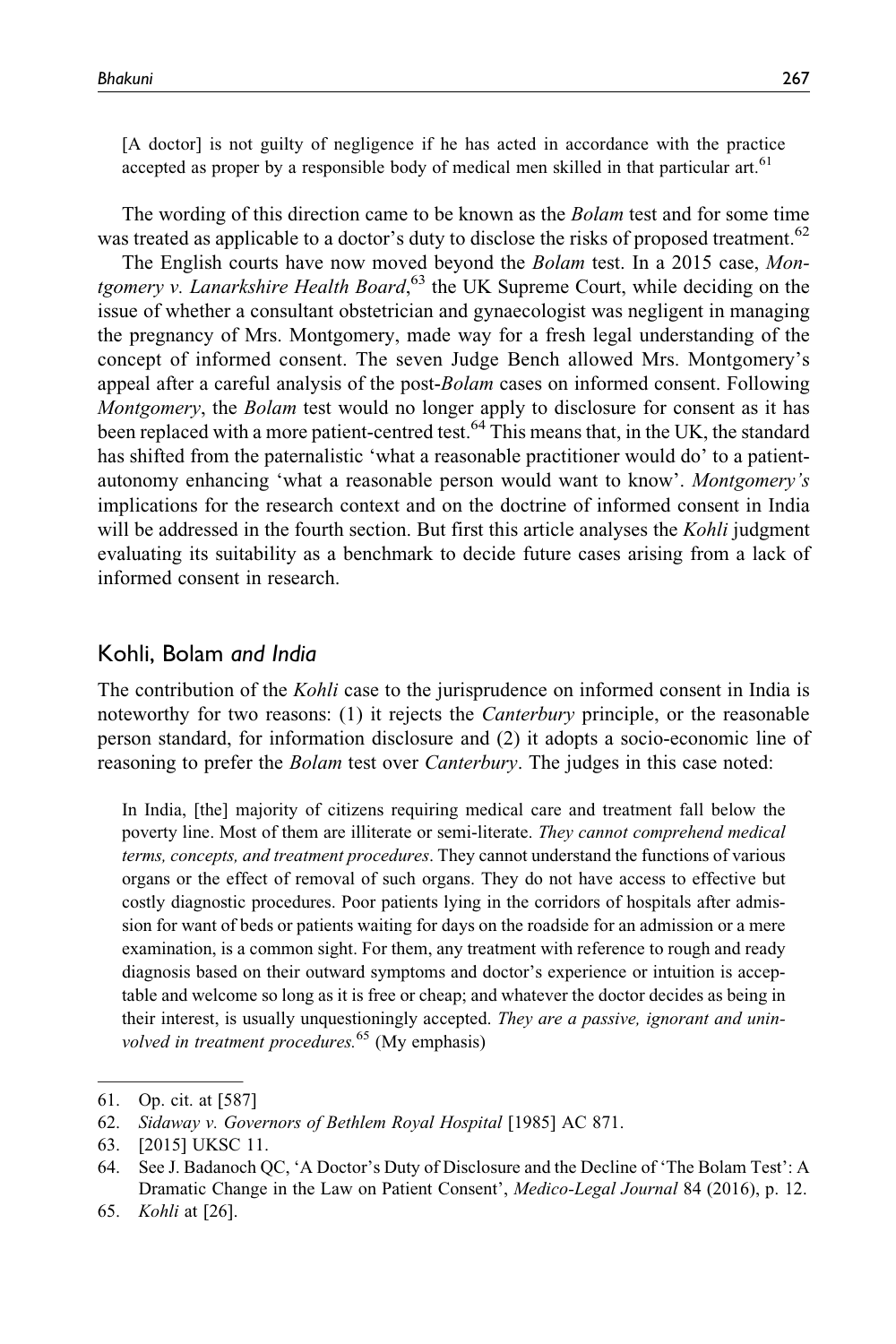This line of reasoning, where poverty and poor conditions of literacy are automatically assumed to render an individual 'passive' and 'ignorant' about one's treatment decisions, is dangerously paternalistic. Although the judges in the *Kohli* case have shown great awareness and sympathy for the *real* conditions of patients in India, they have reiterated the support for paternalism that the *Bolam* test seemed to exemplify with its 'doctors know best' approach.<sup>66</sup> While making observations about the appalling conditions of patients in India, the judges in this case also questioned the relevance of informed consent in a country like India. They opined:

The poor and needy face a hostile medical environment inadequacy in the number of hospitals and beds, non-availability of adequate treatment facilities, utter lack of qualitative treatment, corruption, callousness and apathy. Many poor patients with serious ailments (e.g. heart patients and cancer patients) have to wait for months for their turn even for diagnosis, and due to limited treatment facilities, many die even before their turn comes for treatment. What choice do these poor patients have? Any treatment of whatever degree, is a boon or a favour, for them. *The stark reality is that for a vast majority in the country, the concepts of informed consent or any form of consent, and choice in treatment, have no meaning or relevance*. <sup>67</sup> (My emphasis)

The conclusion of the Court here is problematic on at least two grounds. First, informed consent is not a conditional right. Holding that informed consent has 'no meaning or relevance' for the poor owing to the lack of treatment facilities implies that informed consent is a *luxury* afforded to those who are not poor and have access to medical facilities. Yet all patients and research participants, whether rich or poor, have the right to be informed about the treatment or study and have the right to either consent or not consent depending on that information. Second, the judges in this case lost an excellent opportunity to reaffirm the duty of care owed to patients irrespective of their backgrounds. Even though the premise of the entire paragraph is true and shows that the judges are aware of the ground realities in India, the conclusion ought to have been in favour of the protection of every patient's autonomy. If this reasoning were to be extended to the research context, it would not stand, as no one would condone a position that informed consent has no meaning or relevance for the poor people volunteering for clinical research. In fact, the situation is quite the opposite for research; there is a need for bettering the informed consent process to protect the poor and vulnerable. For now, when the time comes for the courts to deal with cases arising out of lack of informed consent in research in India, they will first look at the law of informed consent within the treatment context to draw parallels with the research context, and here they would find an

<sup>66.</sup> The *Bolam* test has been derided in its support for medical paternalism in almost all scholarly works pertaining to the evolution of the law of informed consent. See K. McCombe, 'Paternalism and Consent: Has the Law Finally Caught up with the Profession?', *Anaesthesia* 70 (2015), pp. 1016–1019; H. Teff, *Reasonable Care: Legal Perspectives on the Doctor–patient Relationship* (Oxford: Oxford University Press, 1995).

<sup>67.</sup> *Kohli* at [26].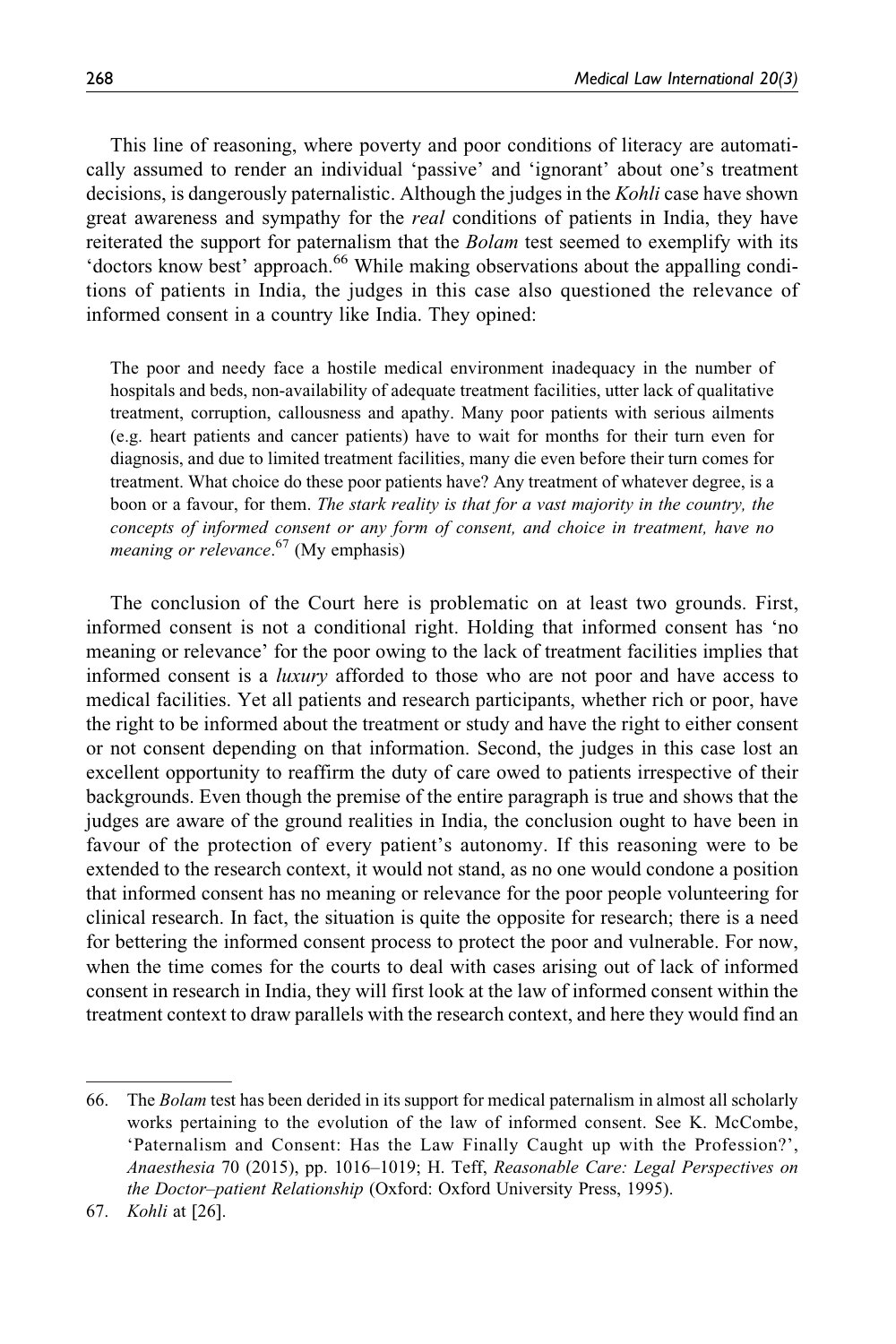obiter dictum that called informed consent 'meaningless' and 'irrelevant' for poor patients.

On the matter of informed consent from the perspective of the 'takers of consent', the judges in *Kohli* opined:

The position of doctors in government and charitable hospitals, who treat them, is also unenviable. They are overworked, understaffed, with little or no diagnostic or surgical facilities and limited choice of medicines and treatment procedures. They have to improvise with virtual non-existent facilities and limited dubious medicines. They are required to be committed, service oriented and non-commercial in outlook. *What choice of treatment can these doctors give to the poor patients? What informed consent can they take from them?*<sup>68</sup> (My emphasis)

Although the premise of this paragraph is sympathetic, the Court's observations lead to unsound implications. If this rhetorical observation by the court were to be advanced further, it would mean that the lack of resources available to a doctor would absolve the doctor from the duty to take informed consent from her patients. If this reasoning were to be extended to the research context, it would mean absolving researchers from their duty to take informed consent because of time constraints, funding problems, lack of administrative support and so on. This, however, is neither the established legal position nor the ethical one. Fortunately, these observations were made as obiter dicta, subsequent to which the court chose *Bolam* over *Canterbury* citing the 'ground realities' in India. It said:

We have, however, consciously preferred the 'real consent' concept evolved in *Bolam* ... in preference to the 'reasonably prudent patient test' in Canterbury, *having regard to the ground realities in medical and health-care in India*. But if *medical practitioners and private hospitals* become more and *more commercialized*, and if there is a corresponding *increase in the awareness of patient's rights* among the public, inevitably, a day may come when we may have to move towards Canterbury. But not for the present.<sup>69</sup> (My emphasis)

This reasoning is equally questionable. This implies that for the court to have considered an autonomy-enhancing standard of information disclosure, there would need to be some evidence that Indian citizens were more aware of their rights as patients.<sup>70</sup> The 'ground realities' of India observed by the court show that there is an asymmetrical power relationship between a doctor and a patient. The court either misconstrues these ground realities or misconstrues the *Bolam* test. For *Bolam* enhances this asymmetry, particularly if there is a poor, or possibly not highly educated or unaware, patient being

<sup>68.</sup> Op. cit. at [27].

<sup>69.</sup> Op. cit. at [33].

<sup>70.</sup> This might also lead to the implication that poor and unaware patients do not require a stronger protection of their right to autonomy and informed consent unless commercialisation of medicine become commonplace. However, this might be an uncharitable interpretation of the quote.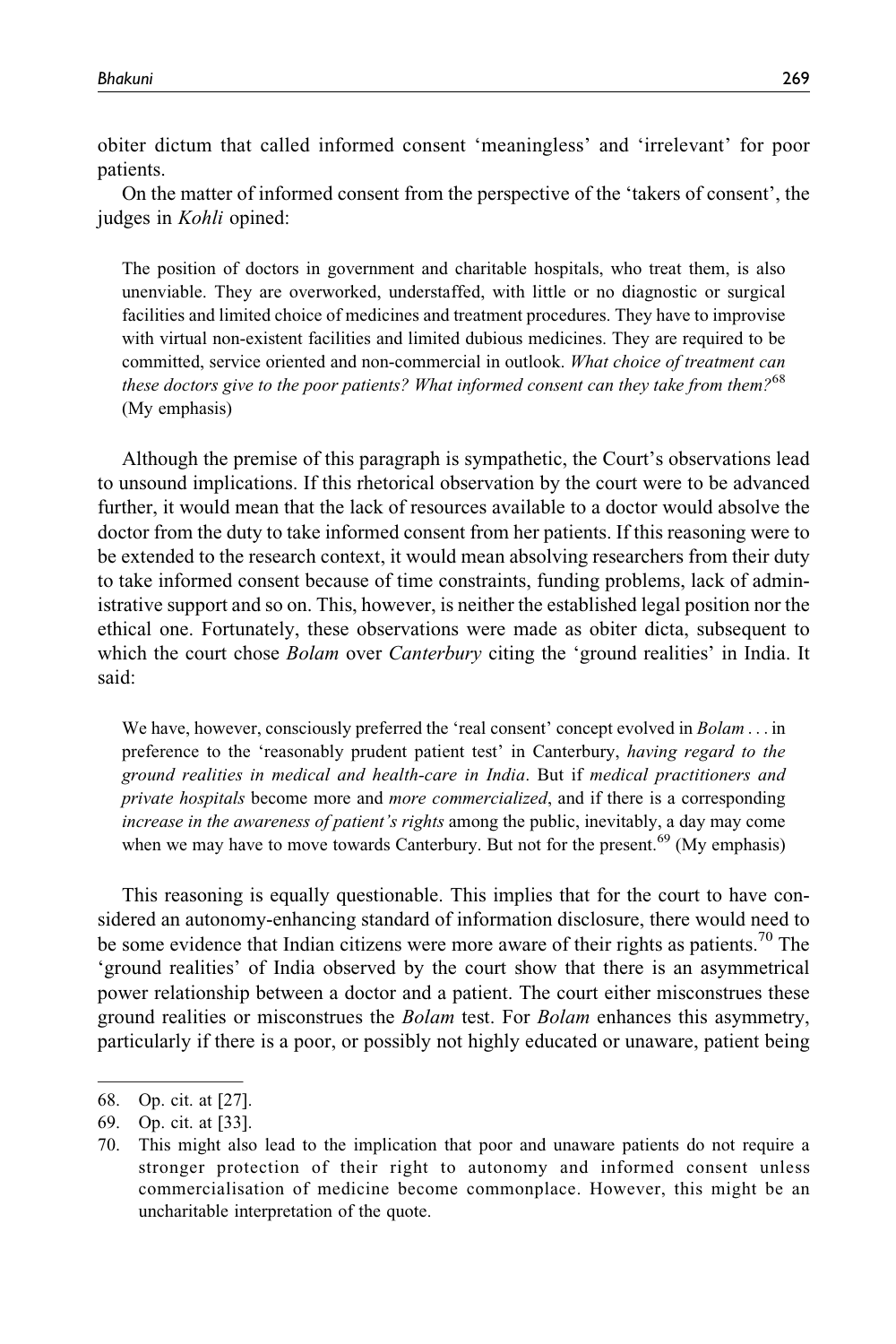treated by a highly educated and well-regarded doctor with expert colleagues in tow. *Bolam* makes it easier to disregard the rights of poorer patients.

If we look at the research context in India, we will find that most privately sponsored clinical research is commercial by nature and not all participants are aware of their rights.<sup>71</sup> Nevertheless, the difference between research and treatment is such that the unaware participants need to be given more information related to the study by the researcher. The *Bolam* test in affirming that the 'doctor knows best' is quite redundant for the research context as it goes both against the ethical guidelines and informed consent process required by the statute that governs clinical research in India.<sup>72</sup> Albeit that the researcher/investigator of a study might 'know best' in terms of what the likely risks are, he or she is nonetheless required to disclose all relevant information about the study to the participant. Such disclosure cannot be measured against what other professionals in the field do considering that every research study is different. Furthermore, in most studies, some of the risks are unknown; in fact, most studies are conducted on human subjects to uncover risks involved in experimental procedures or drugs. Therefore, the potential risks that are generally disclosed in a similar study of a similar drug might be completely different from potential risks involved in the study of another. As such, and by the farthest stretch, if the courts were to consider the *Bolam* test as applicable to the research context, they could look at the ICMR or GCP ethical guidelines as the professionally accepted standards in human subject research. Given that most guidelines are released by professional bodies headed by people from a given profession, they can safely be regarded as the codified norms that ought to govern the behaviour of those professionals. This is perhaps the only approach that could somehow accommodate the *Bolam* test within the research context.

Let us now look at another reason given by the court in the *Kohli* case to prefer the *Bolam* test to the *Canterbury* principle. The court noted:

People in India still have great regard and respect for Doctors... There is an atmosphere of trust and implicit faith in the advice given by the Doctor. The Indian psyche rarely questions or challenges the medical advice. Having regard to the conditions obtaining in India, as also the settled and recognized practices of medical fraternity in India, we are of the view that to nurture the doctor-patient relationship on the basis of trust, the extent and nature of information required to be given by doctors should continue to be governed by the Bolam test rather than the 'reasonably prudential patient' test evolved in Canterbury. It is for the doctor

<sup>71.</sup> See V.D. Joshi et al., 'Public Awareness and Perception of Clinical Trials: Quantitative Study in Pune', *Perspectives in Clinical Research* 4 (2013), pp. 169–174; Nadimpally and Bhagianadh, '"The Invisible".

<sup>72.</sup> The statute that governs clinical research in India is the Drugs and Cosmetics Act (DCA) 1940. It lays down the informed consent procedure in Schedule Y of the Drugs and Cosmetics Rules 1945, which is appended to the DCA. s. 3(ii) of Schedule Y clearly states that the '[i]nvestigator [of a research study] *shall* provide information to the clinical trial subject through informed consent process as provided in Appendix V about the essential elements of the clinical trial and the subject's right to claim compensation in case of trial related injury or death' (my emphasis).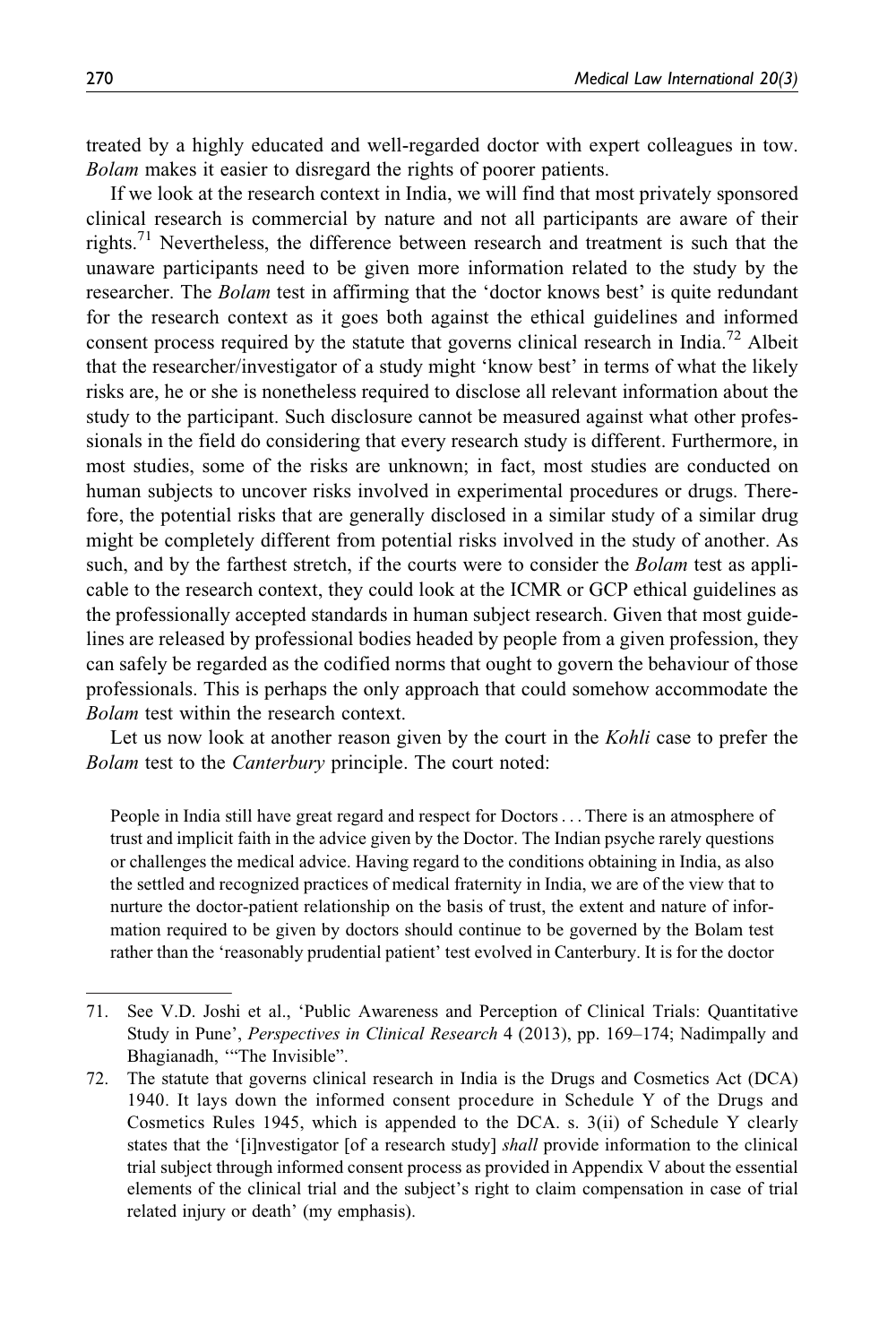to decide, with reference to the condition of the patient, nature of illness, and the prevailing established practices, how much information regarding risks and consequences should be given to the patients, and how they should be couched, having the best interests of the patient.<sup>73</sup>

All the justifications given by ethical theorists to strengthen informed consent by increasing dialogue between doctor–patient/researcher–research subjects, such as protection of patients/subjects and restoration of trust, were taken by the judges in this judgment and formulated into reasons for supporting the paternalistic *Bolam* test. The court reinforced the paternalism, which has now been rejected by most common law jurisdictions, in stating that for the Indian patient, a doctor should make decisions as other doctors see fit. One cannot help but note that not one sound legal reason was given by the Supreme Court for rejecting the pro-patient *Canterbury* principle. Perchance the judges should have taken note of the comments made by Shepherd et al., regarding legal justice in favour of patient rights; they wrote:

Law, especially in the realm of litigation, involves questions of justice. It can be no more pro-patient than it can be pro-plaintiff or pro-defendant. But if we return to the idea of patients generally – rather than the specific patient – being benefited or at least not harmed by a particular ruling, or to the idea of law that supports healing relationships, then an explicit normative stance in favour of patients does not seem quite so out of keeping with more general notions of legal justice.<sup>74</sup>

A final aspect of the *Kohli* case worthy of note is that the court used this case as an opportunity to clarify its position on medical negligence and the test for information disclosure, but it imposed liability on the respondent under the tort of battery. Referring to some established precedents regarding the tort of battery,<sup>75</sup> the judges in the *Kohli* case held that:

<sup>73.</sup> *Kohli* at [31].

<sup>74.</sup> L. Shepherd and M.A. Hall, 'Patient-Centered Heath Law and Ethics', *Wake Forest Law Review*, 45 (2010), p. 1450; while also citing J.H. Krause, 'Can Health Law Truly Become Patient-Centered?', *Wake Forest Law Review* 45 (2010), pp. 1490–1492.

<sup>75.</sup> The court referred to the *Canterbury* case, and also to the book, A. Grubb, *Principles of Medical Law.* 2nd ed. (Oxford; Oxford University Press, 2010),  $\P$  3.04, p. 133, which explained that '[a]ny intentional touching of a person is unlawful and amounts to the tort of battery unless it is justified by consent or other lawful authority'. The judges cite *Murray v. McMurchy*, 1949 (2) DLR 442, BC, where the Supreme Court of British Columbia in Canada, was looking at a claim under battery. In this case, during the course of a patient undergoing C-section, the doctor found fibroid tumours in the patient's uterus. Concluding that such tumours would be a danger in case of a future pregnancy, the doctor performed a sterilisation operation. The court upheld the claim for damages for battery and held that sterilisation could not be justified under the principle of necessity, as there was no immediate threat or danger to the patient's health or life, and there was only consent for C-section not for sterilisation.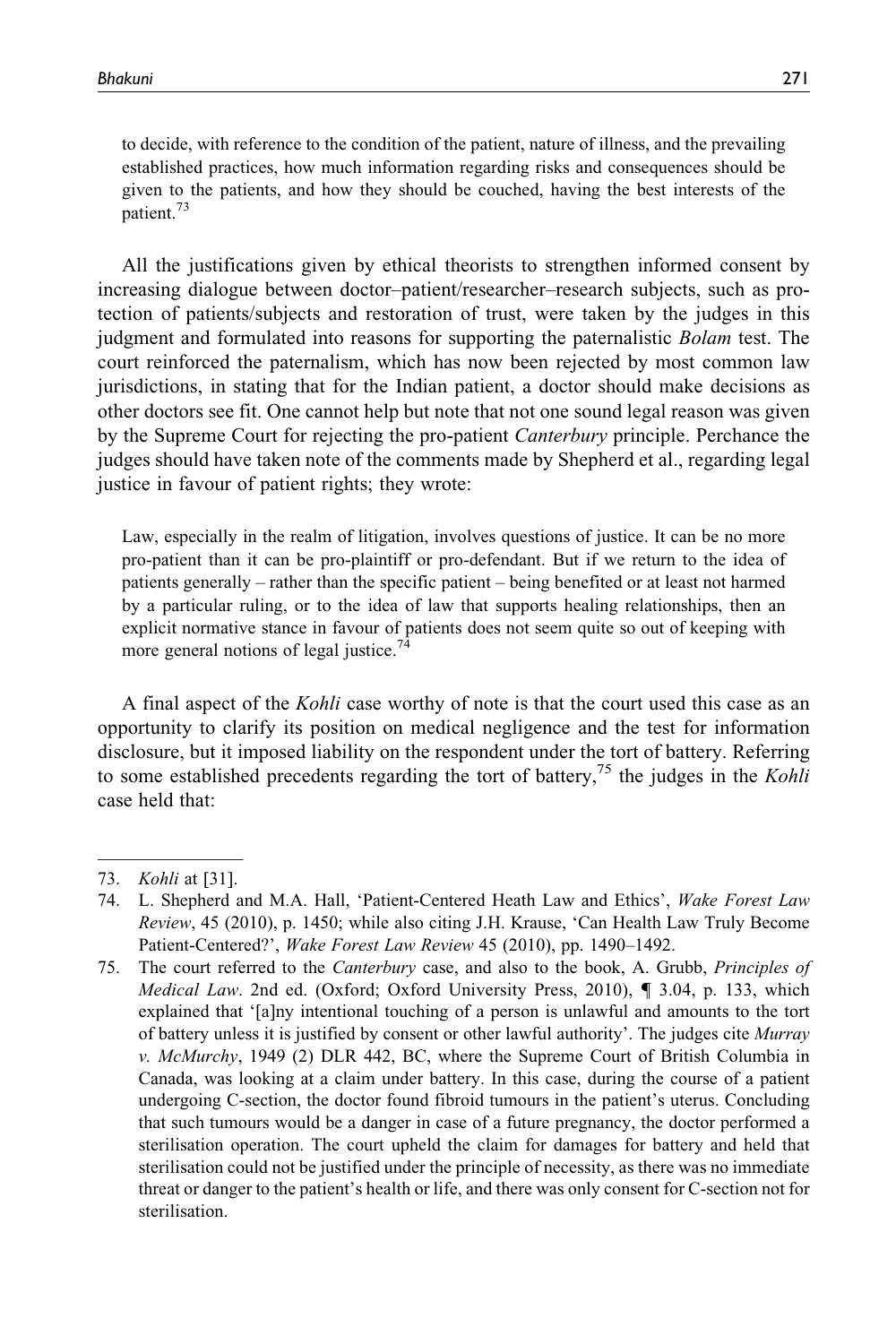Consent given only for a diagnostic procedure, cannot be considered as consent for therapeutic treatment. Consent given for a specific treatment procedure will not be valid for conducting some other treatment procedure.<sup>76</sup>

Thus, the court in the *Kohli* case held that the lack of consent for hysterectomy and SPO was 'an unauthorized invasion and interference with appellant's body', thereby holding the respondent liable under the tort of battery.

The *Kohli* case is the current precedent on the law of informed consent in India; so far, it has not been challenged.<sup>77</sup> Briefly, the court held that a reasonable practitioner should decide what a patient must know regarding her treatment rather than the patient herself because Indian patients are poor and deeply trust their doctors. Therefore, to nurture the trust between the poor Indian patient, who is lucky enough to get any treatment, and the doctor, who is overworked, the *Bolam* test was more suited to the Indian reality.

The *Kohli* case demonstrates India's legal position on informed consent cases in the treatment context, but it is unclear whether individuals have a private right to action to receive damages for lack of informed consent in clinical research in India. So far, there has not been a single reported case utilising that cause of action.<sup>78</sup> This maybe because as commentators have suggested, there is not much tort litigation in India due to the high costs of court action.<sup>79</sup> It is true that tort law development has been somewhat patchy in India. $80$  Even though there is a significant body of case law on medical negligence,  $81$ most of it derives from foreign precedents and there is, to the author's knowledge, no precedent on lack of informed consent in clinical research as the sole cause of action. Therefore, if someone wanted to employ a private law remedy under tort law in India for lack of informed consent in clinical research, the courts would be likely to refer to how the private right to action is invoked in other common law jurisdictions. Let us first find

<sup>76.</sup> *Kohli* at [32].

<sup>77.</sup> Most recently, this case was used as the standard for medical negligence cases arriving before the National Consumer Disputes Redressal Commission (NCDRC) in *Vimhans Hospital and Ors. v. Anand Kumar Jha and Ors*. (2015).

<sup>78.</sup> This conclusion is based on my research conducted on online legal databases and legal resources in the legal libraries in India.

<sup>79.</sup> See K.B. Agrawal and V. Singh, *Private International Law in India* (The Hague: Kluwer Law International, 2010), p. 135.

<sup>80.</sup> P. Reddy, 'A Small but Significant Victory for Tort Law and Civil Liberties', *Live Law* 6 October 2017. Available at: http://www.livelaw.in/small-significant-victory-tort-law-civilliberties/ (accessed 2 February 2020). In this article, the author while writing a commentary on a rare case specifies why tort law in India has not been fully developed in form and function says 'In India due the enactment of sector specific legislation we have a splintered system of special fora like the consumer courts or the railways claims tribunal or the motor vehicle claims tribunal that deal with claims that would otherwise be dealt with by civil courts under ordinary tort law' and he also raises concerns with the Constitutionalisation of private wrongs and admits how rare it is for people to approach civil courts when their civil rights are infringed by another person or by the government.

<sup>81.</sup> See T.K. Koley, *Medical Negligence and the Law in India: Duties, Responsibilities, Rights* (Oxford; Oxford University Press, 2010).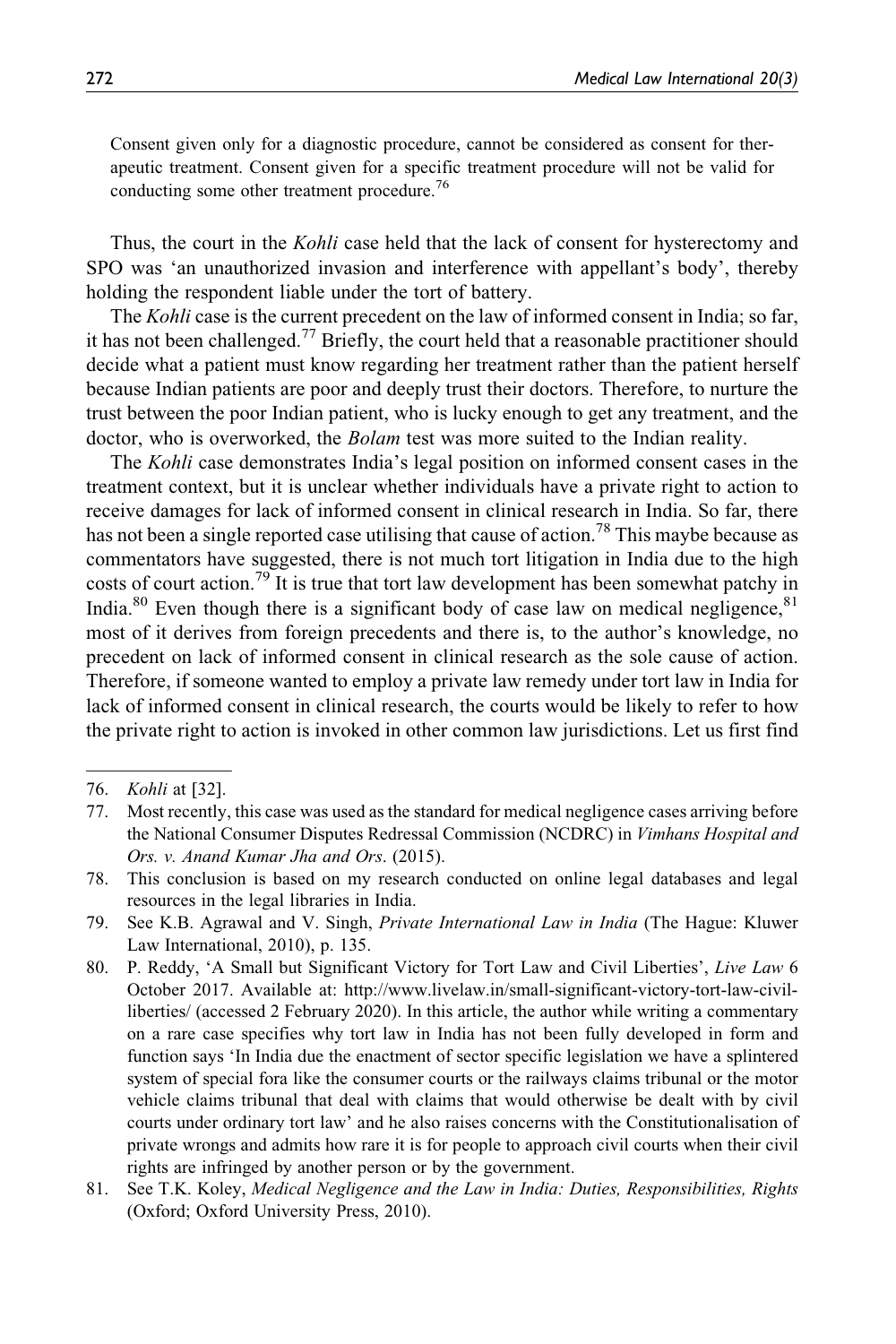out if such a private right to action for lack of informed consent is recognised in other common law jurisdictions.

## **Informed consent to research in the United States and Canada**

There has been a steady increase in lawsuits in the United States based on investigators' failure to obtain informed consent.<sup>82</sup> Despite such an increase in lawsuits, scholars claim that the courts have rarely succeeded in extending a right of private action to lack of informed consent in clinical research. $83$  An analysis of case law from the United States confirms this claim. For instance, in *Wright v. Fred Hutchinson Cancer Research Center*, <sup>84</sup> the Cancer Research Center and its investigators were sued by family members of cancer patients who had participated in a series of clinical trials which led to several deaths. The US District Court for the Western District of Washington granted the Center's motion for judgment in its favour, the jury finding that the trial participants had given their consent.<sup>85</sup> The court held that the breach of informed consent in clinical trials is not deemed a violation of a federal right as defined by law. It also held that there was no statutory basis for a private right of action that the petitioners sought to assert given that alternate tort or procedural remedies were available to the petitioners.

If the *Wright* case was to be applied in India, the court could find a similarity in the statutory absence of a right to private action. The Drugs and Cosmetics Act does not prescribe any remedial clause for the failure to observe informed consent procedures for clinical trials. Moreover, a potential claim for lack of informed consent leading to violation of a fundamental right guaranteed by the Constitution of India would not stand if an Indian court was to consider what the US court in *Wright* noted:

...[the] defendants' failure to make disclosures necessary to the informed consent process in a therapeutic, experimental setting, does not implicate rights that are so rooted in the tradition and conscience of our people as to be ranked as fundamental. A doctor's tortious failure to obtain informed consent is not a threat to our citizens' enjoyment of ordered liberty, even when the doctor is employed by the state.<sup>86</sup>

However, there have been cases where courts in the United States have held that research participants can bring a tort claim for lack of informed consent in the research

<sup>82.</sup> M.M. Mello et al., 'The Rise of Litigation in Human Subjects Research', *Annals of Internal Medicine* 139 (2003), p. 40; A. Dembner, 'Lawsuits Target Medical Research-Patient Safeguards, Oversight Key Issues', *Boston Globe* 12 August 2002. Available at: https:// www.sskrplaw.com/lawsuits-target-medical-research-patient-safeguards-oversight-ke.html (accessed 2 February 2020).

<sup>83.</sup> V.G. Koch, 'Private Right of Action'.

<sup>84.</sup> *Wright v. Fred Hutchinson Cancer Research Center*, 269 F. Supp. 2d 1286 (W.D. Wash. 2002).

<sup>85.</sup> After due consideration of facts, the jury found that the plaintiffs did not prove any missing information that would have changed the patients' decision, *Wright* [1297].

<sup>86.</sup> *Wright* [1296].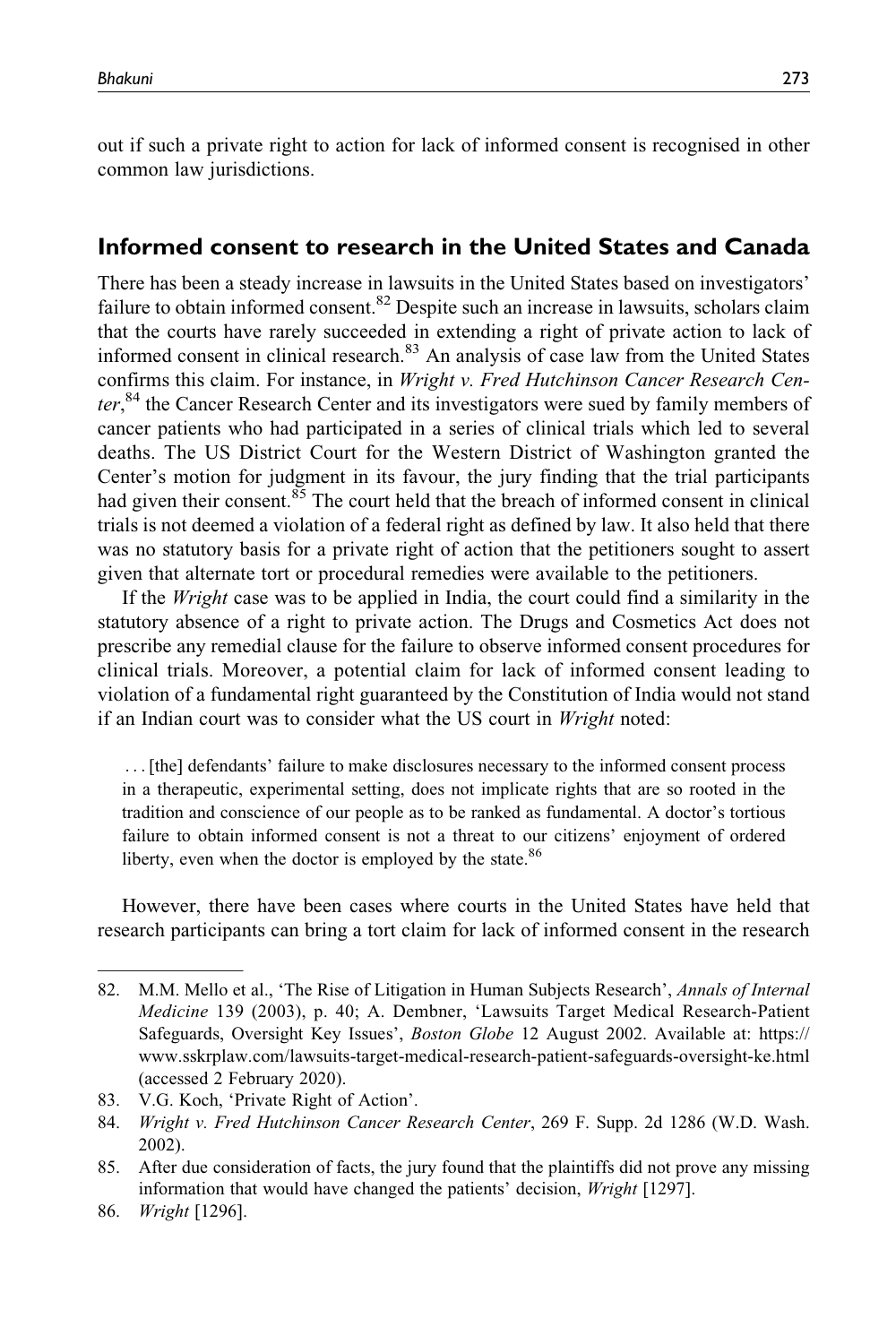context. But these cases have either involved particularly vulnerable population groups or investigators failing to disclose information about foreseeable risks in their research.

In an example of litigation concerning vulnerable populations, *Grimes v. Kennedy Krieger Institute*<sup>87</sup> involved non-therapeutic health research on children. Researchers from Kennedy Krieger Institute (KKI) conducted a 2-year study to measure and compare lead dust levels collected in housing with lead levels in blood samples drawn from children living in those homes. In this case, the trial court ruled in favour of the researchers, but the Maryland Court of Appeals reversed the decision. The Court of Appeals held that the informed consent requirement under the Common Rule<sup>88</sup> created a duty of care that arose out of a 'special relationship'<sup>89</sup> between the investigator and research participant and a breach of such duty was actionable under state law.

This case was unusual in finding a duty where the research did not seem to have introduced participants to additional risks (they were already living in the premises before the study). The duty was seemingly based on a 'failure to warn' when the risk was not introduced by the research itself.<sup>90</sup> The court reiterated the *Canterbury* principle and held that the study conducted by KKI lacked the fully informed consent of participants and the research did not comply with federal regulations.

It is important that we analyse this case further to determine whether it extends a private right to action in *all* research-based cases. The court determined that a 'special relationship' existed in this case because it involved healthy children who required surrogate consent to participate in the study. Moreover, the research was nontherapeutic (gave no direct benefit to the research participant) and there was more than 'minor' risk involved. These factors made the case 'special'. Furthermore, the court said, 'whether a duty of care existed between the parties is a question to be determined by the trier of fact on a case-by-case basis'.<sup>91</sup> Koch suggests, and I concur, that since no other court in the United States has found such a 'special relationship' between investigators and research participants, 'it would be presumptuous to assume, based on this single court's narrow holding, a general private right of action for participants for failure to disclose the risks and benefits of a research protocol'.<sup>92</sup> I would argue that if such a case were to come before a court in India, it ought to follow a similar 'case-by-case' strategy

<sup>87.</sup> *Grimes v. Kennedy Krieger Institute Inc*, 366 Md 29, 782 A2d 807 (2001).

<sup>88. 45</sup> C.F.R. §46 et seq. (2002). The Federal Policy on the Protection of Human Subjects in the United States, also called the 'Common Rule', was adopted by federal government agencies to promote uniformity in the conduct of human subject research.

<sup>89.</sup> The court said 'Such research programs normally create special relationships and/or can be of a contractual nature, that create duties. The breaches of such duties may ultimately result in viable negligence actions', *Grimes* at [834].

<sup>90.</sup> Op. cit. The decision rested on the fact that the Kennedy Krieger Institute waited 9 months to disclose 'hot spots' of high lead exposure to parents, even after the child's blood was found to contain elevated levels of lead.

<sup>91.</sup> *Grimes* at [858]. The court in *Grimes* also referred to *Williams v. Maynard*, 359 Md. 379, 754 A.2d 379 (2000) where the majority opinion concluded the same.

<sup>92.</sup> Koch, 'A Private Right of Action for Informed Consent in Research', p. 193.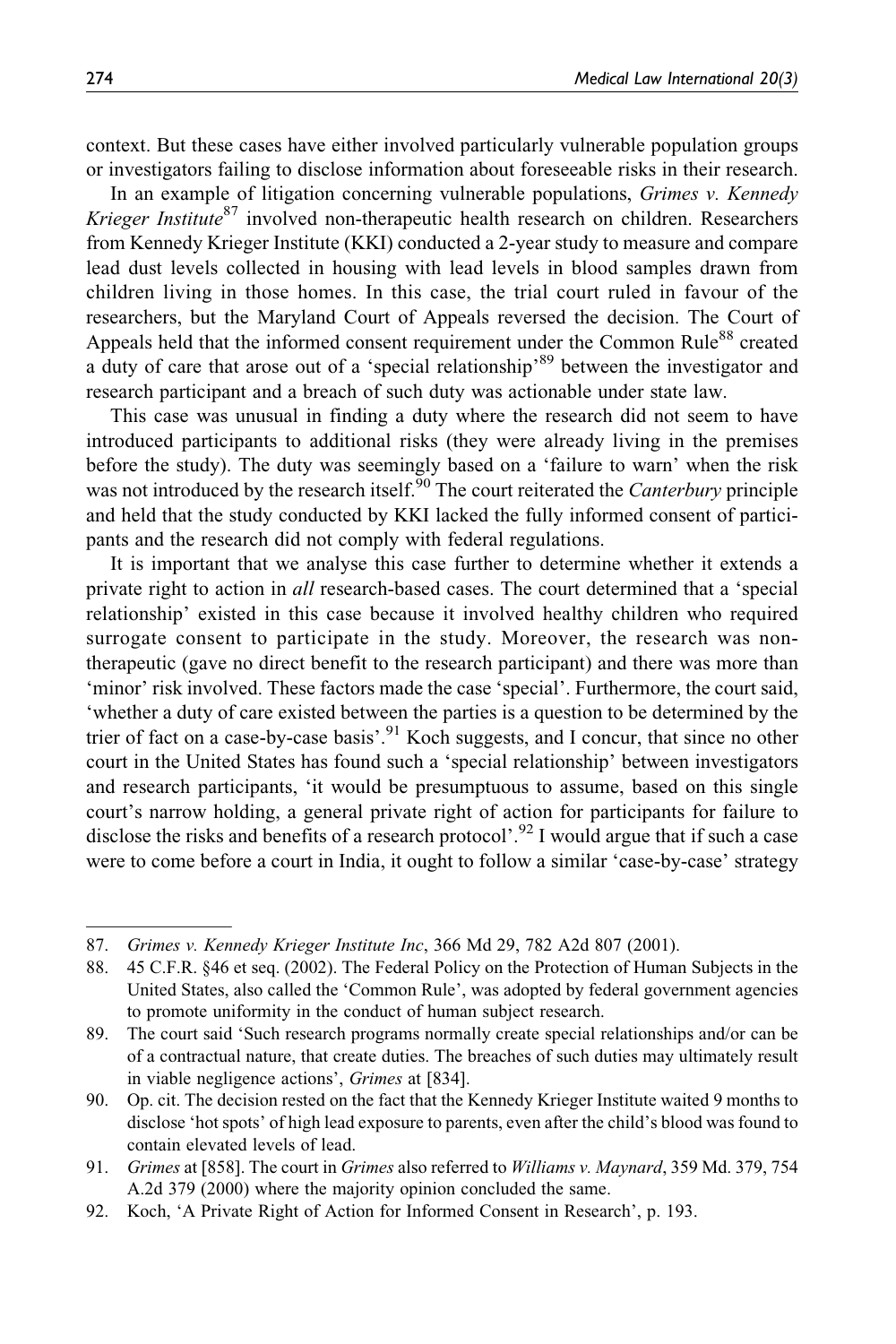to determine the nature of relationship between the research participant and the researcher.

Also notable in the US jurisprudence are cases confirming a heightened duty of disclosure in cases of research as opposed to treatment. In *Whitlock v. Duke University*, 93 the plaintiff suffered permanent organic brain damage during a simulated deep dive experiment. He claimed that the University was negligent in its duty to fully inform the participant about the foreseeable risks. The court held that the degree of required disclosure of risks is higher in the non-therapeutic research context than in the treatment context.

If a case based on a similar cause of action were to arrive before a court in India, the court should reconsider its standard for disclosure of information.<sup>94</sup> As noted earlier, the *Bolam* test does not do justice to the relationship between a research subject and an investigator or researcher. The nature of scientific research into new entities is such that few investigators would be able to comment on the foreseeable risks involved in another investigator's research. If the risks are unknown, as they often are in research, then research subjects need to be explicitly warned about this. This negates the need for expert opinion of other investigators on foreseeable risks. *Bolam*, in relation to information *disclosure,* has largely been abandoned in other common law jurisdictions. If a court in India were to use a pre-existing standard for information disclosure from the treatment context for dealing with a case under the research context, it ought to choose between *Canterbury* or *Montgomery.* Then, at least, the standard of disclosure would be determined by the yardstick of what a reasonable person in the participant's position ought to have known about the experimental procedure.<sup>95</sup>

Also requiring a nominally higher degree of disclosure for research rather than the treatment context, the Canadian Court of Appeal in Saskatchewan in *Halushka v. University of Saskatchewan* et al.<sup>96</sup> was of the opinion that the duty of researchers to participants 'is at least as great as, if not greater than, the duty owed by the ordinary physician or surgeon to his patient'.<sup>97</sup> *Halushka* involved a student who participated in a test of a new anaesthetic. He signed a consent form and was informed that the test involving the new drug was safe. During the test, the plaintiff suffered from a cardiac arrest but was resuscitated. The plaintiff sued the defendants for trespass to person and negligence. The plaintiff's claim for both trespass and negligence succeeded at the original trial. He was allowed to recover damages from the defendants, and the Court of Appeal upheld the verdict for damages but only under trespass, not negligence. While

<sup>93.</sup> *Whitlock v. Duke University*, 637 F. Supp. 1463 (M.D.N.C. 1986).

<sup>94.</sup> *Kohli*.

<sup>95.</sup> But commentators like Haavi Morreim suggest that none of the legal standards, including the reasonable person and objective standard, for information disclosure seem apt for the research context. He is of the opinion that the research context requires a sharply different approach. See E.H. Morreim, 'Litigation in Clinical Research: Malpractice Doctrines Versus Research Realities', *Journal of Law and Medical Ethics* 32 (2004), p. 479; The Belmont Report, 1979.

<sup>96.</sup> *Halushka v. University of Saskatchewan et al*, 53 D.L.R. (2d) 436 (Sask. C.A.) (1965).

<sup>97.</sup> *Halushka* at [29].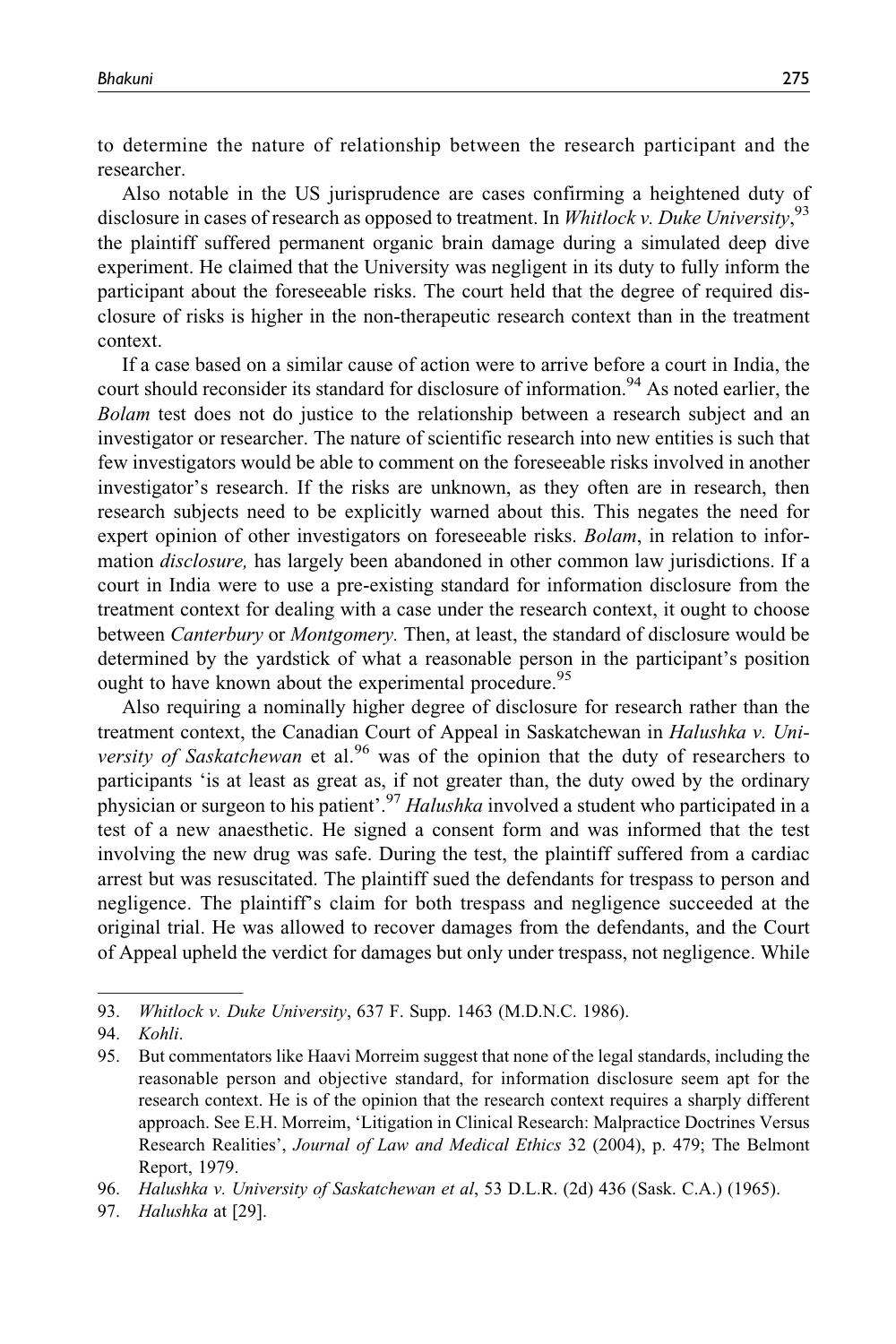reaching its decision, the court seemed to have construed the non-disclosure as so substantial and misleading that the student had in effect given no consent. The court noted that in medical cases, an actionable trespass to person is said to have occurred if consent is not informed and freely given. The court also went into the risk versus benefit analysis of the research. It held that since the plaintiff was simply a research subject who received no therapeutic benefit from the research, he was entitled to a complete and frank disclosure of all facts, probabilities and opinions, which a reasonable person might be expected to consider before consenting to the test.<sup>98</sup>

*Halushka* considered the differences between the research and treatment context and suggested that the standard of information disclosure under informed consent was a little higher than that required for in treatment. This was because there could be no case for exception to omit information for the welfare of the research participant, like a doctor could for the benefit of the patient. Morreim, while writing about the legal treatment of informed consent in research, has written about the need for courts to understand the difference between the two contexts. He clarifies that 'research injuries are [not] somehow worse (or better) than medical malpractice, or that we need to augment (or diminish) the available causes of action against research errors'.<sup>99</sup> He thinks, and I agree, that courts need to be erudite and clear about research being a different context than treatment, particularly if they are to build a satisfactory foundation by which to guide conduct in research.

*Halushka* also attempted to make a distinction between the tort of battery and negligence quite unlike the Indian court in *Kohli*. It appears that the court in *Kohli* was open to the idea of determining a liability under either negligence or battery, whichever suited the facts of the case more.<sup>100</sup> However, *Halushka* was not entirely sharp on this distinction as it is not clear how grave the non-disclosure would need to be for there to be no effectual consent.

The choice between torts of battery and negligence can be blurry in some cases of inadequate consent as it largely depends on the degree of non-disclosure of information. However, it is clear that battery is the appropriate tort for non-consensual cases of research. A leading precedent for non-consensual clinical research is *Mink et al. v. University of Chicago*<sup>101</sup> where the plaintiff along with a thousand other women was given diethylstilbestrol (DES) as part of a double-blind study to study its effect on preventing miscarriages. The plaintiffs were neither told that they were to be a part of an experiment nor were they told that they were being given DES, as such they alleged that the drug caused their newly born daughters to develop cervical abnormalities and that it led to an increased risk of cancer in them and their daughters. The court held that the cause of action that could succeed was battery since there was a complete lack of

<sup>98.</sup> Op. cit.

<sup>99.</sup> Morreim, 'Litigation in Clinical Research', p. 476.

<sup>100.</sup> The court in the *Kohli* case responded to a question framed as: 'Whether the Respondent is guilty of the tortious act of negligence/battery amounting to deficiency in service, and consequently liable to pay damages to the appellant?', *Kohli* at [37].

<sup>101.</sup> *Mink v. University of Chicago*, 460 F.Supp. 713 (1978).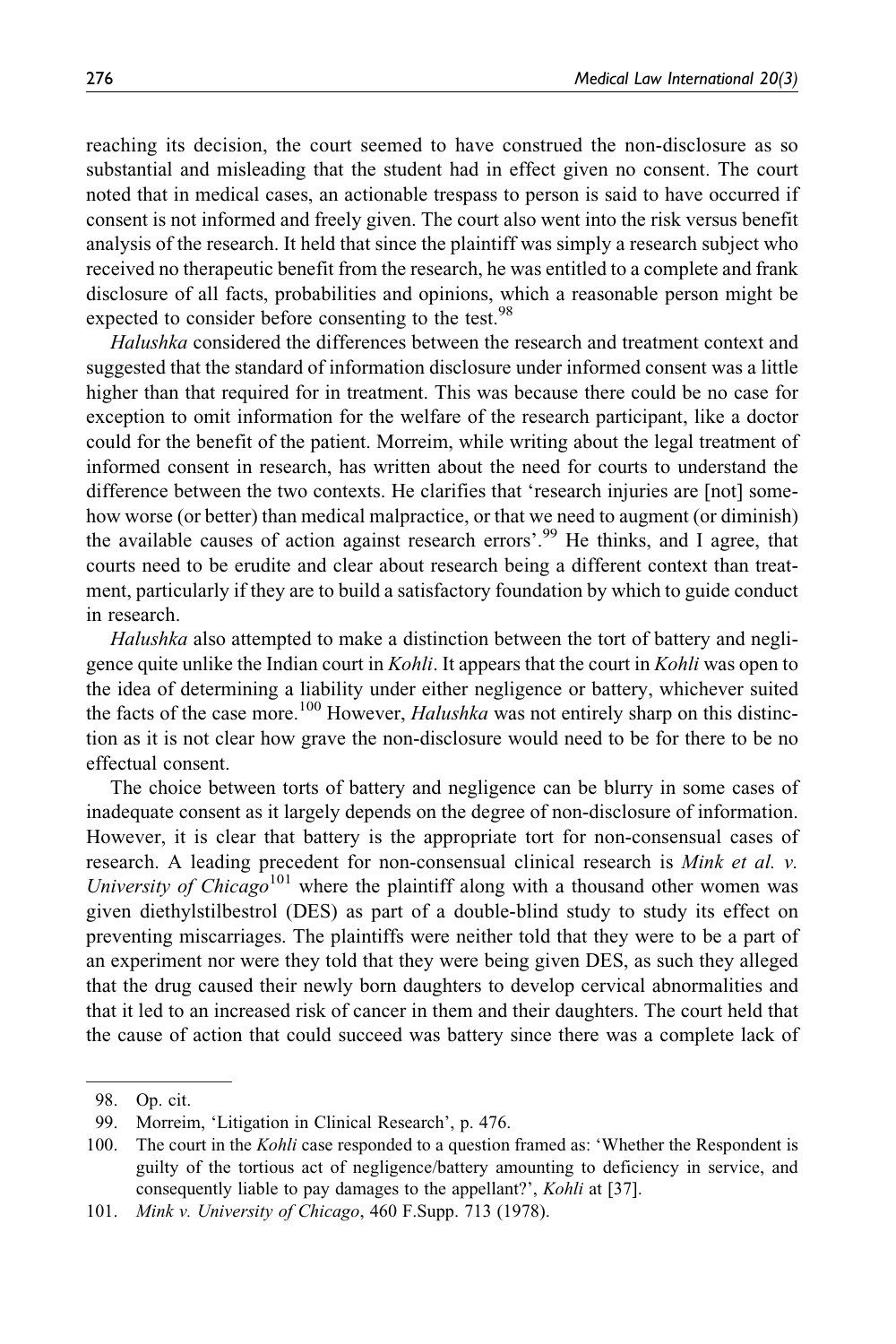consent. Here again, as in *Halushka*, the court differentiated between the torts of battery and negligence holding that 'where the patient has not consented to the treatment, it is meaningless to ask whether the doctor should have revealed certain risks necessary to make the consent an "informed" one'.<sup>102</sup>

Taking stock of the position on lack of informed consent in research, the US courts have recognised a 'special relationship' between investigators and research subjects in a case involving children, even where the researchers had not introduced the risks the children were exposed to, and they have recognised that a higher degree of disclosure is needed in research cases. They have also held that lack of informed consent does not provide a private right of action under federal regulations (Common Rule) and if an alternative remedy exists (as it does in tort); lack of informed consent is not a violation of due process (violation of life and person liberty in India).<sup>103</sup> The Canadian position is that a higher degree of disclosure is needed for research, especially for non-therapeutic research in which the risk is higher and which is of little benefit to the research subject. It is pertinent to note that each of these cases had different facts and completely different claims, which shows that the right to recover for lack of informed consent in research is not as established as it is under treatment.

All these cases show that a court in India would have the option to entertain a claim arising out of lack of informed consent in research under the torts of battery or negligence (depending on the facts of the case). As for a private right to action for lack of informed consent in research, whether arising from a statute or other regulatory provision in India, the court would have a difficult time finding one. If a claim under lack of informed consent is filed in the higher courts as a violation of a fundamental right, it will remain at the discretion of the court to determine whether the lack of informed consent amounted to a violation of the right to life and/or personal liberty (a position rejected by the US court in *Wright*).

Having outlined the position of the Indian courts on informed consent and suggested the lessons that could be learned from some legal cases from United States and Canada, I acknowledge that simply focusing on law in this area is unlikely to solve the problems with the *actual process* of informed consent.<sup>104</sup> But the development of a clear and concise legal remedy is required to tackle grievances arising out of a lack of informed consent in research. Nevertheless, there are some limitations that need to be accounted for in any discussion on legal remedies. The next section will draw out some of these limitations.

<sup>102.</sup> *Mink* at [716].

<sup>103.</sup> The Constitution of India, 1950, Article 21. This is the Indian equivalent of the due process clause in the United States.

<sup>104.</sup> As informed consent in research is a *continuous* process (lasting the duration of the many years involved in a trial) which is guided better through ethics than by law. Empirical researchers have found numerous problems with the *process* of consent in research concerning exploitation, comprehension, undue influence, coercion, legibility of consent document and so on. These issues are not covered by the post-fact, remedy-oriented, legal understanding of informed consent that is tackled in this article.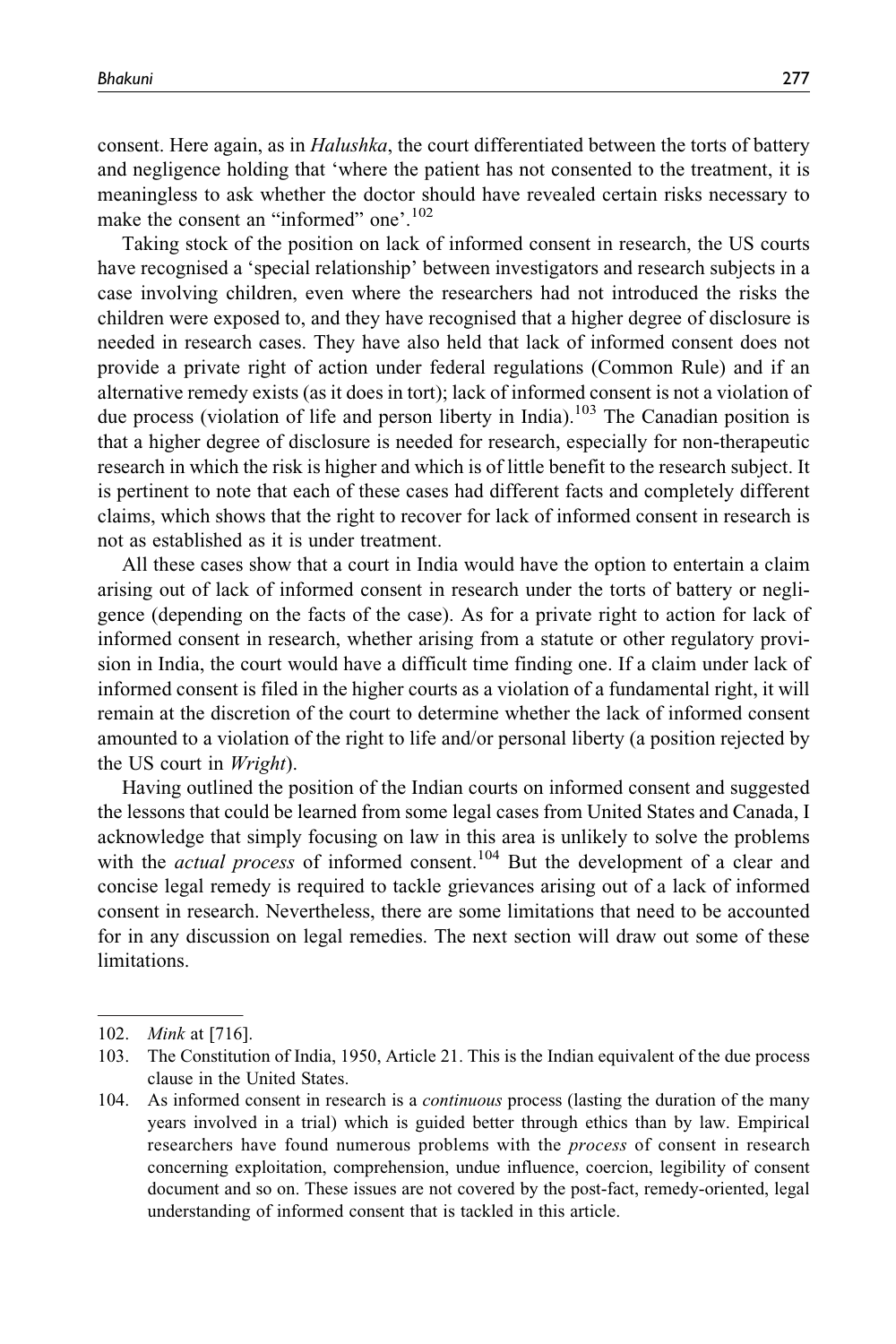# **Some limitations**

In the remaining sections, I will address one general and two context-specific limitations pertaining to development of a legal doctrine for a lack of informed consent in research in India.

## *Limits of tort law in general*

It is generally accepted that the legally recognised right to give a consent which is informed is aimed at protecting the autonomy of the research participant. But commentators question the sufficiency of the present legal doctrine with regards to protection of autonomy. Morreim, for example, is of the opinion that the standard legal doctrine of informed consent does not sufficiently protect autonomy where there is no demonstrable physical harm to the individual:

[B]ecause standard informed consent doctrine usually limits recovery to cases featuring a physical or other separate injury, it can fail to honor human autonomy in cases where someone's right to choose has been abused without demonstrable physical damage. If this is a problem in ordinary medicine, it is even more so in the research setting.<sup>105</sup>

I do not think that this criticism is sound to the extent that there are claims that can succeed under the tort of battery without a demonstrable physical damage.<sup>106</sup> Moreover, even though it is rare and often difficult to claim, people with no physical injury after having proven 'infliction of emotional distress' have also been able to recover damages under tort law.<sup>107</sup> Serious dignitary harms<sup>108</sup> can also be rectified under constitutional rights. Yet some commentators have demanded a new dignitary tort for lack of informed consent in research.<sup>109</sup>

109. A. Meisel, 'A Dignitary Tort' as a Bridge Between the Idea of Informed Consent and the Law of Informed Consent, Journal of Law', *Medicine and Ethics* 16 (1988), pp. 210–218; A. Weisbard, 'Informed Consent: The Law's Uneasy Compromise with Ethical Theory',

<sup>105.</sup> Morreim, 'Litigation in Clinical Research'.

<sup>106.</sup> See A. Best et al., *Basic Tort Law: Case, Statues and Problems*. 4th ed. (New York: Wolters Kluwer, 2014).

<sup>107.</sup> Lack of informed consent in research could potentially lead to emotional distress. Intentional Infliction of Emotional Distress tort is an example of the strength of tort law as it shows flexibility to accommodate other forms of 'harm'. For an analysis of the development of tort law in the area of 'emotional distress', see J.L. Kircher, 'The Four Faces of Tort Law: Liability for Emotional Harm', *Marquette Law Review* 90 (2007), pp. 789–920.

<sup>108.</sup> Dignitary harms are harms that have been 'caused by conduct that overrides patients' autonomy, treats them as less than human, and denigrates them as human beings'. See D.S. Davis, 'The Ambiguous Effects of Tort Law on Bioethics: The Case of Doctor-Patient Communications', *Clinical Ethics* 21 (2010), p. 265, such a dignitary harm will most certainly be redressable under the Constitution of India under Article 21, which provides for protection of life and liberty. The degree of erosion of autonomy matters and 'treatment of a human as less than human' is a higher degree of violation of autonomy. A right to live a life with dignity has been endorsed by the Indian Supreme Court in the case *Francis Coralie Mullin v. Administrator, Union Territory of Delhi and others* (1981) 1 SCC 608.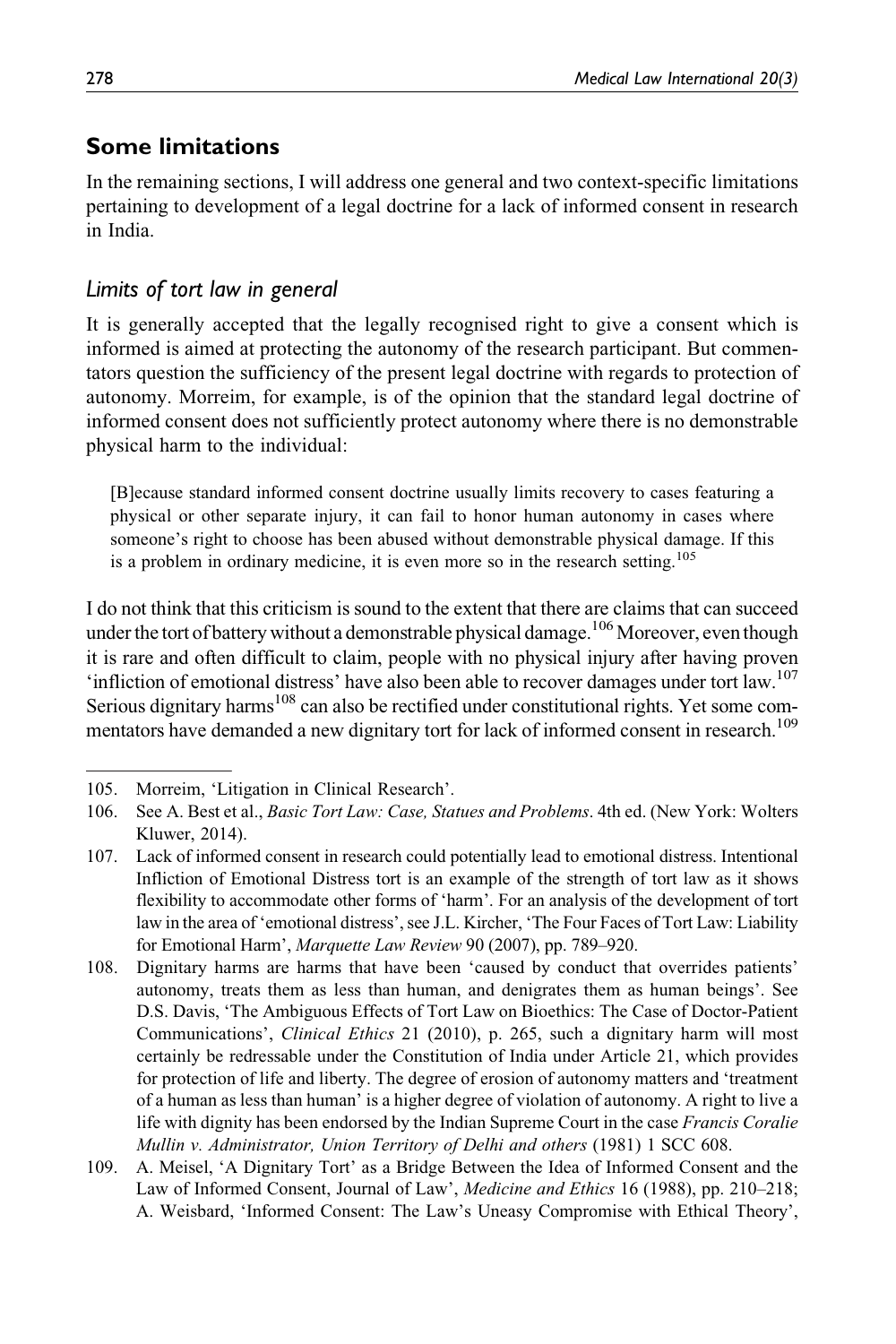While the right to recover damages for lack of informed consent in research is not as established as the right to recover under treatment, and there is a need for clarity in law pertaining to the treatment of lack of informed consent in research, there is arguably enough flexibility under tort law to address the different nature of the investigator–subject relationships.<sup>110</sup> An example of this sort of flexibility is the *Grimes* case, in which the court acknowledged the wide knowledge gap between investigators and research subjects and found a 'misalignment of interests'.<sup>111</sup>

## *Limitations of the law of informed consent in India*

In addition to the options mentioned in the third section, there is another, albeit indirect, route that an Indian court might prefer to use to determine claims arising from a lack of informed consent in research, especially considering that more than 10 years have elapsed since *Kohli*. In the second section, it was noted that the UK, through *Montgomery*, has moved away from *Bolam* towards a more patient-centred standard of information disclosure. The Indian Supreme Court could, therefore, reject *Bolam* test in favour of *Montgomery* (despite rejecting *Canterbury* in 2008) in the future medical negligence or battery cases and then extend *Montgomery* to health research cases. Although this move would have some advantages, the next section will explain why it seems not entirely fitting (legally, ethically and practically) for the research context.

# *Why not* Montgomery*?*

At first sight *Montgomery* may be perceived as a step forward in dealing with negligence cases based on failure to adequately inform a research participant. Scholars usually agree that *Montgomery* is more patient-centred than its predecessor *Bolam* and that it depicts a steady move towards informed consent becoming a more personalised process in not just treatment but also in research. $1^{12}$  It is well established that the informed consent process in clinical trials, from counselling sessions until the end of research, requires a continuous dialogue between researchers and participants. *Montgomery* recognises that a 'doctor's advisory role involves dialogue<sup>,113</sup> and if extended to research, information to

113. *Montgomery* at [90].

*Nebraska Law Review* 65 (1986), p. 763; E.H. Morreim, 'In Medical Research Litigation and Malpractice Tort Doctrines: Courts on a Learning Curve', *Houston Journal of Health Law and Policy* 4 (2003), pp. 1–86.

<sup>110.</sup> As a side note, such relationship does not have to be a medical negligence claim. It could be covered under general professional negligence. If a duty of care can be established in such a relationship as per the Caparo test laid out by the UK House of Lords following the case *Caparo Industries PLC v. Dickman* [1990] UKHL 2, then liability could be imposed on investigators and perhaps even on research sponsors.

<sup>111.</sup> S.A. Alessi, 'The Return of Results in Genetic Testing: Who Owes What to Whom, When, and Why?' *Hastings Law Journal* 64 (2013), p. 1715; *Grimes*.

<sup>112.</sup> J.V. McHale, 'Innovation, Informed Consent, Health Research and the Supreme Court: Montgomery v Lanarkshire – A Brave New World?' *Health Economics, Policy and Law* 12 (2017), pp. 435–452.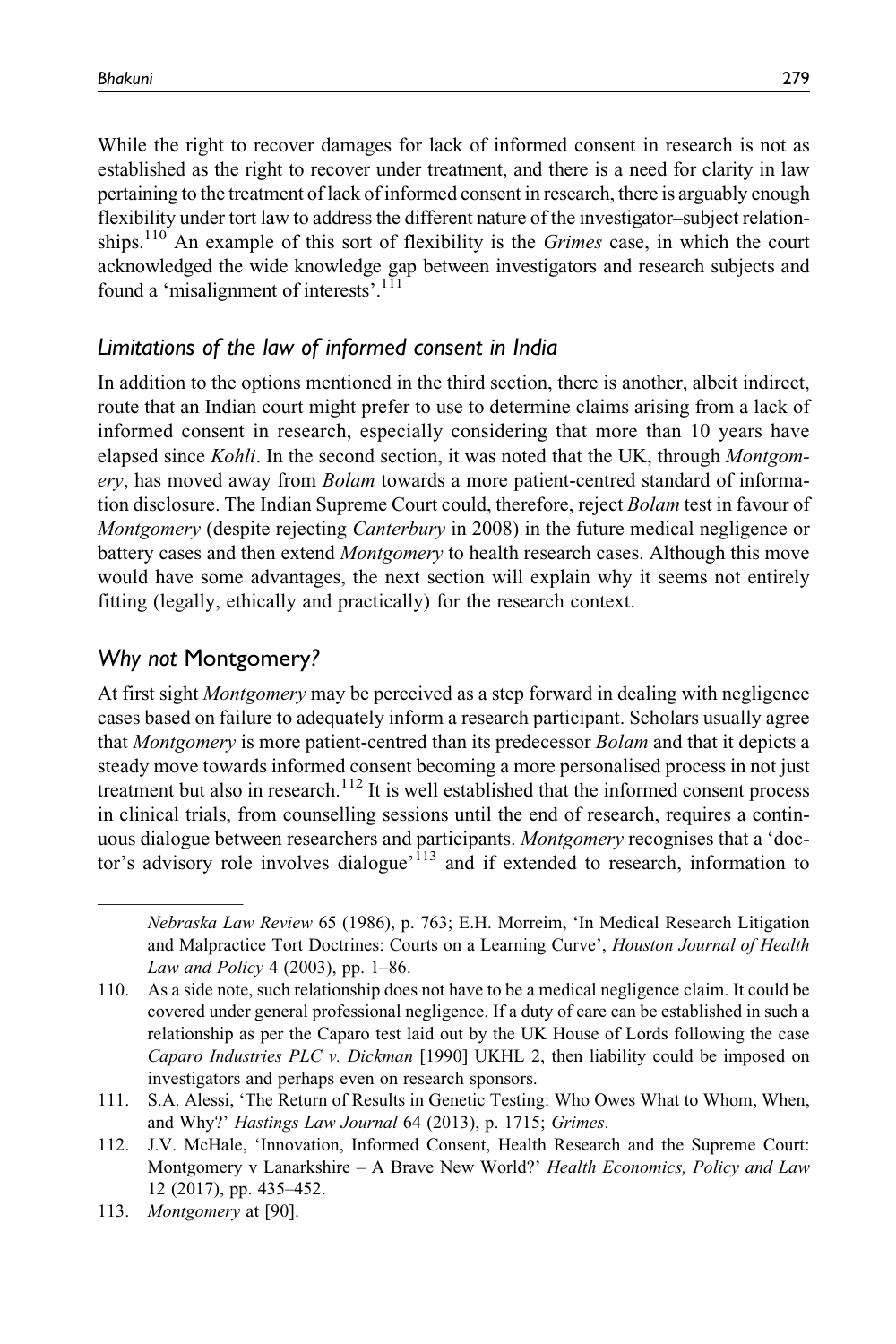participants would need to be in the form of a dialogue with participants themselves determining what information they would want to be provided for the research.

However, *Montgomery* is not devoid of criticism from scholars and medical practitioners alike.<sup>114</sup> One main problem concerns the standard for the assessment of disclosure of material risks which, according the court, ought to be 'fact-sensitive, and sensitive also to the characteristics of the patient'.<sup>115</sup> This is close to making the standard of information disclosure subjective to an individual patient's/participant's need for information. Although autonomy-enhancing, the subjectivity standard risks cases where research participants refuse full information. As noted earlier, research involves uncertainty in risks, and it is these risks that might cause harm to a participant. Given that all guidelines in human subject research require complete disclosure about known and unknown risks in a study, *Montgomery* appears to be partly untenable for the research context.<sup>116</sup> Furthermore, *Montgomery* supports therapeutic privilege to an extent, holding that a doctor is 'entitled to withhold from the patient information as to a risk if he reasonably considers that its disclosure would be seriously detrimental to the patient's health'. This does not translate well into the research context for any research-related information, no matter how detrimental to the participant's health, cannot be withheld from a participant without ethically and legally invalidating the participant's consent to research.

Nonetheless, if extension of case law from treatment is the *only* option to deal with lack of informed consent in research, then despite its problems, *Montgomery* is better suited to research than *Bolam* in as much as it supports a dialogue-based patient-centred standard of information disclosure rather than a paternalistic one. Therefore, Indian courts have the option of rejecting *Bolam* in favour of *Montgomery* in forthcoming negligence cases and partly applying its ratio to lack of informed consent in research. For the near future, however, this option seems unlikely for three reasons: First, the Indian court in *Kohli* gave widespread poverty and trust in doctors as reasons to reject *Canterbury's* patient-centred test and to retain *Bolam*. These conditions still persist and could be argued to apply equally to the adoption of *Montgomery*. Second, the reasoning in *Kohli* and *Bolam* has been reiterated in several recent cases which suggests that despite being aware of the existence of *Montgomery*, Indian courts are comfortable with the status quo.<sup>117</sup> Third, I have hinted earlier that tort litigation in India is sparse and negligence

<sup>114.</sup> For extensive commentary, see R. Heywood, 'R.I.P. *Sidaway*: Patient-Oriented Disclosure-A Standard Worth Waiting for?: *Montgomery v Lanarkshire Health Board* [2015] UKSC 11', *Medical Law Review* 23 (2015), pp. 455–466; A.M. Farrell and M. Brazier, 'Not so New Directions in the Law of Consent? Examining *Montgomery v Lanarkshire Health Board*', *Journal of Medical Ethics* 42 (2016), 85–88; J. Montgomery and E. Montgomery, 'Montgomery on Informed Consent: An Inexpert Decision?' *Journal of Medical Ethics* 42 (2016), pp. 89–94.

<sup>115.</sup> Op. cit. at [89].

<sup>116.</sup> McHale, 'Innovation, Informed Consent, Health Research'.

<sup>117.</sup> *Montgomery* has been alluded to in some new cases on informed consent, but only in passing; *Kohli* being the leading precedent has to be followed. *Bolam* continues to be the norm. See *Manmohan Kaur v. M/S. Fortis Hospital & 2 Ors*, National Consumer Disputes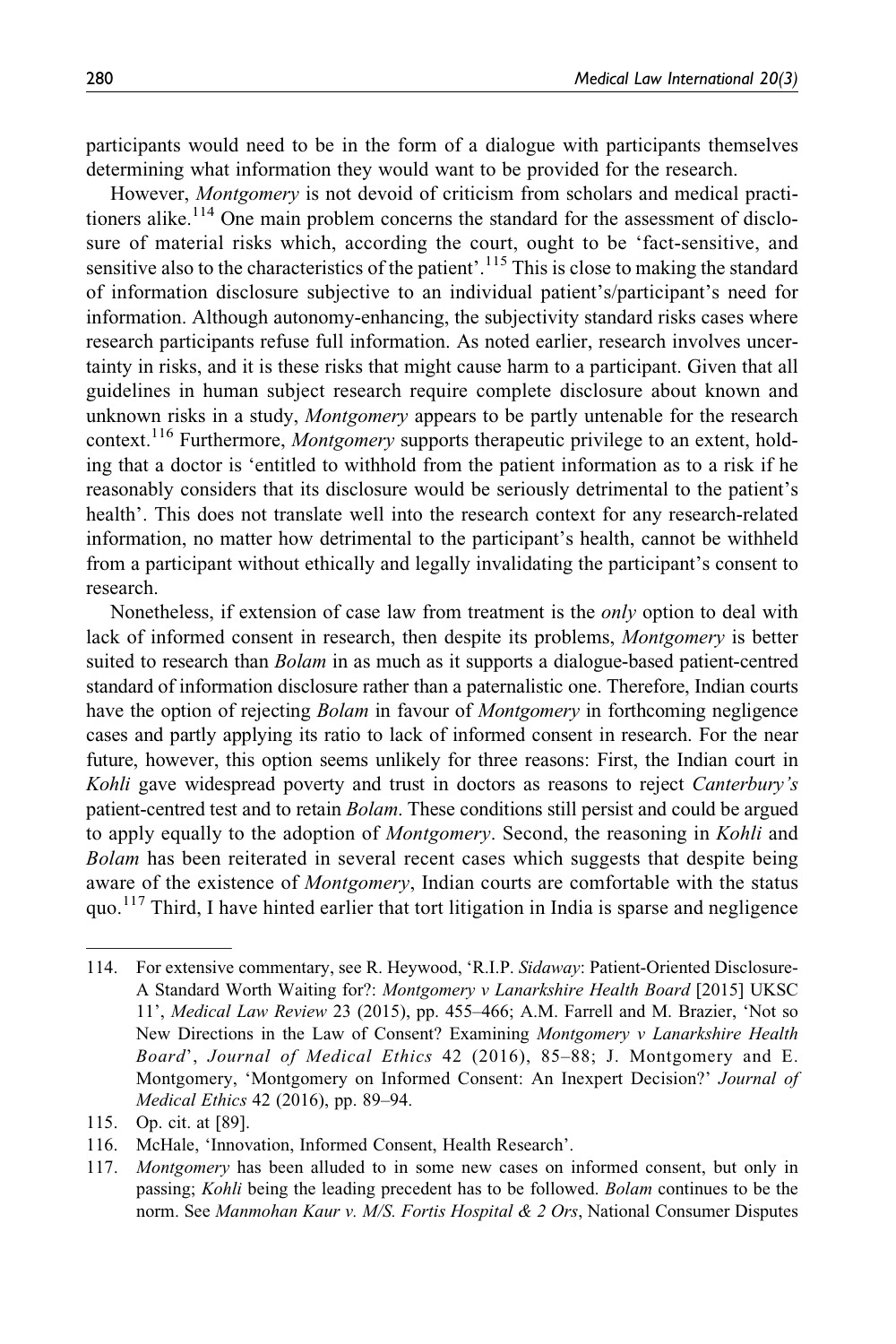cases are predominantly being dealt with under the Consumer Protection Act as 'deficiency in service'.<sup>118</sup> Therefore, it might be some time before the Supreme Court has the opportunity to lay down a new leading precedent on informed consent in India. This also ties up with the general status of tort law in India as will be discussed next.

### *Tort law in India*

Tort law development has been stunted in India. On problems facing the law of torts in India, Thanvi writes:

The received English law, and more especially law of torts, has not fared well with the Indian conditions of life, and as such it has not been able to sent [*sic*] its roots deep into the recesses of the Indian soil.<sup>119</sup>

There is little reliable data to suggest how much tort litigation has occurred as cases in trial courts generally go unreported. Even in the higher courts, only those cases that are marked 'fit for reporting' by the judges in the High Courts and the Supreme Court are published.<sup>120</sup> But from a cursory glance at reported cases, it is evident that litigation under tort law is sparse when compared to other common law jurisdictions. Marc Galanter conducted a 10-year survey (1975–1984) on tort litigation in India and concluded that tort law in India was unsystematic, largely neglected and infrequently resorted to by the people.<sup>121</sup> Noting the poor development of tort law in India, Cassels also remarked that, '[a]t least until now the law of tort in India is little more than a myth about how people would be cared for in a better world'.<sup>122</sup> While the works cited rely on data from decades ago, little seems to have changed to undermine their findings.<sup>123</sup> These works were some of the few exhaustive academic commentaries on the status of tort law in India, suggesting, in addition, that not much academic attention has been paid to it.

Nevertheless, a significant portion of the criticism directed against tort law in India is procedural and logistical. There is a long-standing problem of paucity of judges in

Redressal Commission (NCDRC), 29 June 2018; Mrs. Surjeet Sodhi & Ors vs Fortis Hospital & Anr, NCDRC, 20 January, 2020.

<sup>118.</sup> Op. cit.

<sup>119.</sup> S.C. Thanvi, 'Law of Torts', in J. Minattur, ed., *The Indian Legal System*. 2nd ed. (New Delhi: Indian Law Institute, 2006), pp. 668–671.

<sup>120.</sup> Generally, it is only the cases that appear before High Courts, Supreme Courts, Labour Tribunal, Company Law Appellate Tribunal, Consumer Disputes Redressal Fora and some other judicial and quasi-judicial bodies that get reported, but not tort cases that appear before lower courts. See S.K. Bhatia, 'Specific Problems of Torts Law in India', *Journal of the Indian Law Institute* 11 (1969), pp. 510–519.

<sup>121.</sup> M. Galanter, 'When Legal Worlds Collide: Reflections on Bhopal, the Good Lawyer, and the American Law School', *Journal of Legal Education* 36 (1986), pp. 292–310, 296.

<sup>122.</sup> J. Cassels, *The Uncertain Promise of Law: Lessons from Bhopal* (Toronto: University of Toronto Press, 1996), p. 153.

<sup>123.</sup> P. Reddy, *Live Law* 6 October 2017.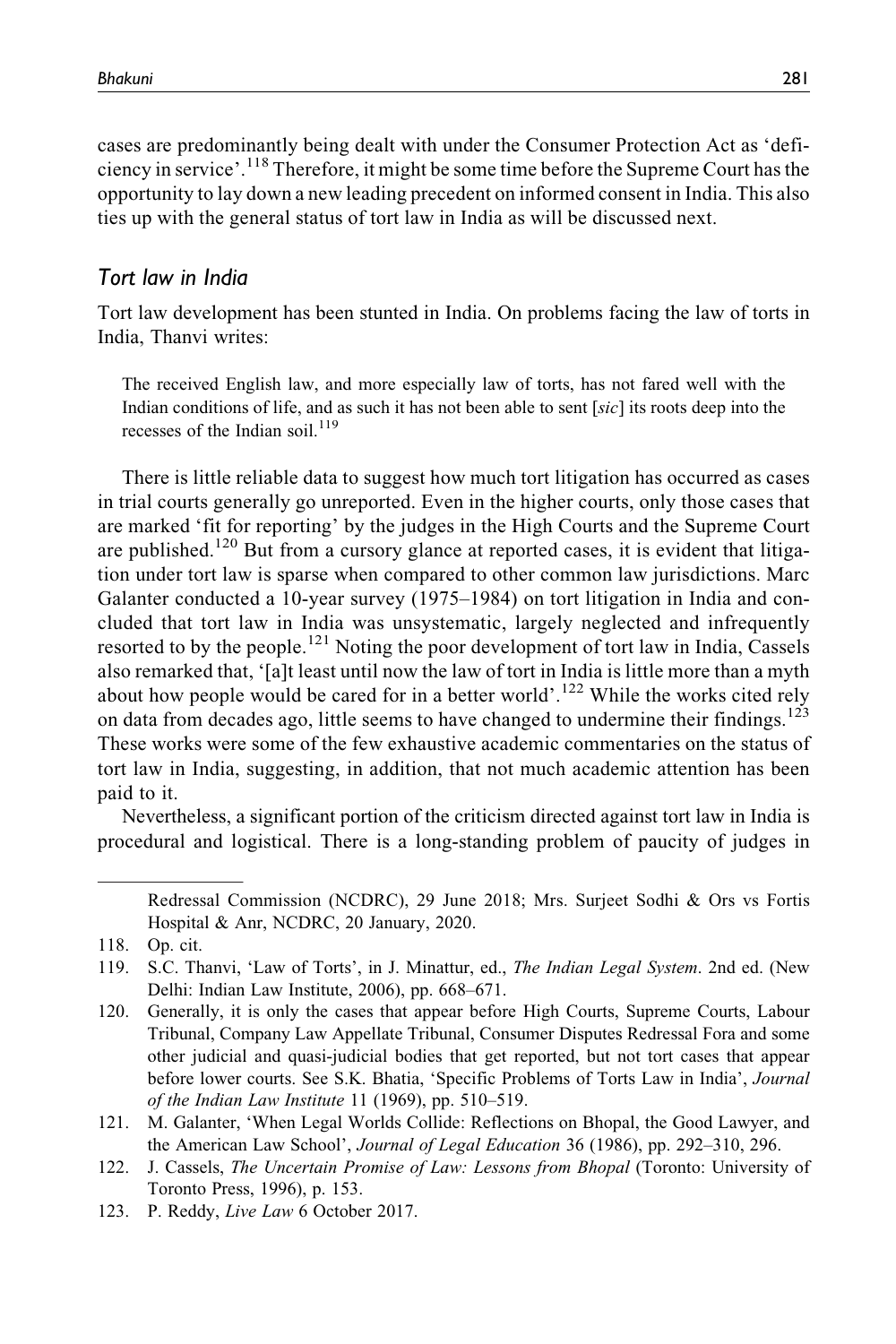India,  $124$  but more importantly, there is a lack of specialisation among lawyers. As Galanter, based on his years of research conducted on tort law in India, noted '[o]ne may visualize Indian lawyers as stuck in a hyper-individualized bazaar economy in which virtually all lawyers offer the same narrow range of services'.<sup>125</sup> This remark was made three decades ago, but even today, with the advent of many professional and large scale law firms, tort law as a specialisation has not seen much development. Considering that Indian lawyers work with little to no institutional support for specialised knowledge, with no specialist organisation or specialised technical publication in tort law and coupled with the recent trend of constitutionalising private law,  $126$  Galanter's critique from 1986, that tort law in India is unsystematic and largely neglected, still holds. There are also significant barriers to access, such as a lack of legal aid, high court fee and lack of insurance to cover legal fees. These barriers, along with the protracted delays and meagre recoveries, have made people wary of litigation in India.

Despite all these drawbacks, it is nonetheless possible that the courts in India might adopt an innovative application of tort law<sup>127</sup> if presented with the right opportunity. As Basu fittingly notes:

It seems that the problems of tort law in India lie not so much in the laws themselves as in their use and application. As such they may have much to do with economic and political realities of a more general "underdevelopment" in a Third World nation. After all the number of judges and courts available is really a product of economic necessities and political choices.<sup>128</sup>

Logistical problems aside, there is reason to believe that the Indian courts will forego their current approach to informed consent under tort law and adopt a modern approach to cases dealing with lack of informed consent. The source of this optimism lies in a recent statement pronounced by a two-judge bench of the Supreme Court that said '[i]n the times to come, litigation may be based on the theory of lack of informed consent'.<sup>129</sup>

<sup>124.</sup> See A. Mathur, 'State on Indian Judiciary Report: 'Lack of Judges, Inefficient Management Behind Delays'', *The Indian Express* 11 August 2016. Available at: http://indianexpress. com/article/india/india-news-india/judges-shortage-pending-cases-inefficient-management-2967172/ (accessed 2 February 2020).

<sup>125.</sup> Galanter, 'When Legal Worlds Collide', p. 297.

<sup>126.</sup> Balganesh, 'The Constitutionalization of Indian Private Law'.

<sup>127.</sup> Much like their innovation and legal creativity in galvanising law for the poor, see J. Cassels, 'Judicial Activism and Public Interest Litigation in India', *American Journal of Comparative Law* 37 (1989), pp. 495–519.

<sup>128.</sup> A. Basu, 'Torts in India: Dharmic Resignation, Colonial Subjugation, or "Underdevelopment"?' *The South Atlantic Quarterly* 100 (2001), pp. 1053–1070, 1068.

<sup>129.</sup> *Malay Kumar Ganguly v. Sukumar Mukherjee & Ors*, (2009) 9 SCC 21, the Court observed (without referring to *Kohli*) that with changing times the '[d]octors increasingly must engage with patients during treatments especially when the line of treatment is a contested one and hazards are involved. Standard of care in such cases will involve the duty to disclose to patients about the risks of serious side effects or about alternative treatments'.